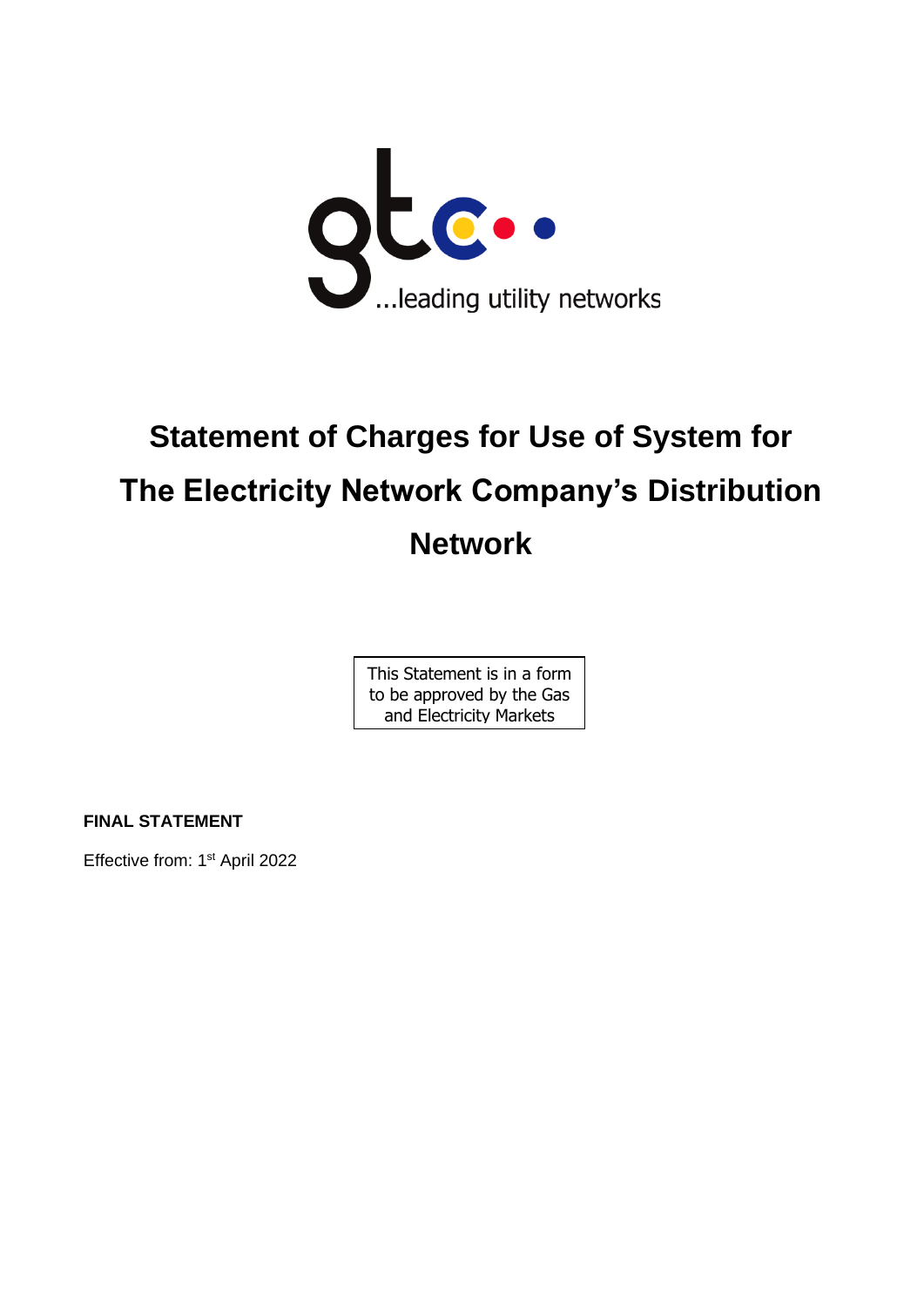## **Version Control**

| Version | <b>Date</b>  | Description of version and any changes made |
|---------|--------------|---------------------------------------------|
| l 1.0   | January 2022 | <b>Published Final</b>                      |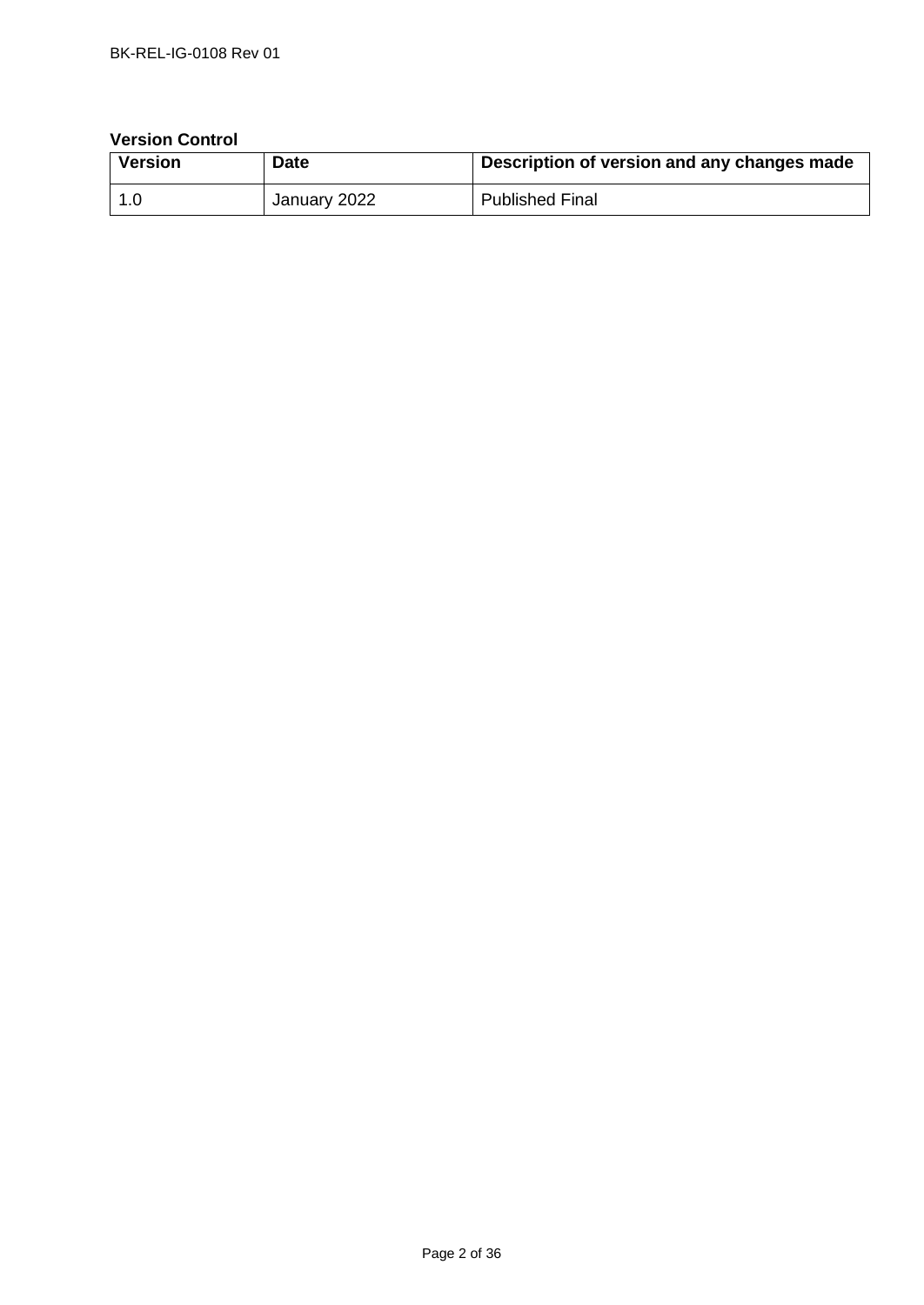# **CONTENTS**

| $\mathbf{1}$ . |                                                          |  |
|----------------|----------------------------------------------------------|--|
|                |                                                          |  |
|                |                                                          |  |
| 2.             |                                                          |  |
|                |                                                          |  |
|                |                                                          |  |
|                |                                                          |  |
|                |                                                          |  |
|                |                                                          |  |
|                |                                                          |  |
|                |                                                          |  |
|                |                                                          |  |
|                |                                                          |  |
|                |                                                          |  |
|                |                                                          |  |
|                |                                                          |  |
|                |                                                          |  |
|                |                                                          |  |
|                |                                                          |  |
|                |                                                          |  |
|                |                                                          |  |
|                |                                                          |  |
|                |                                                          |  |
|                |                                                          |  |
|                |                                                          |  |
|                |                                                          |  |
|                |                                                          |  |
|                |                                                          |  |
|                |                                                          |  |
|                |                                                          |  |
| 3.             | SCHEDULE OF CHARGES FOR USE OF THE DISTRIBUTION SYSTEM17 |  |
| 4.             |                                                          |  |
|                |                                                          |  |
|                |                                                          |  |
|                |                                                          |  |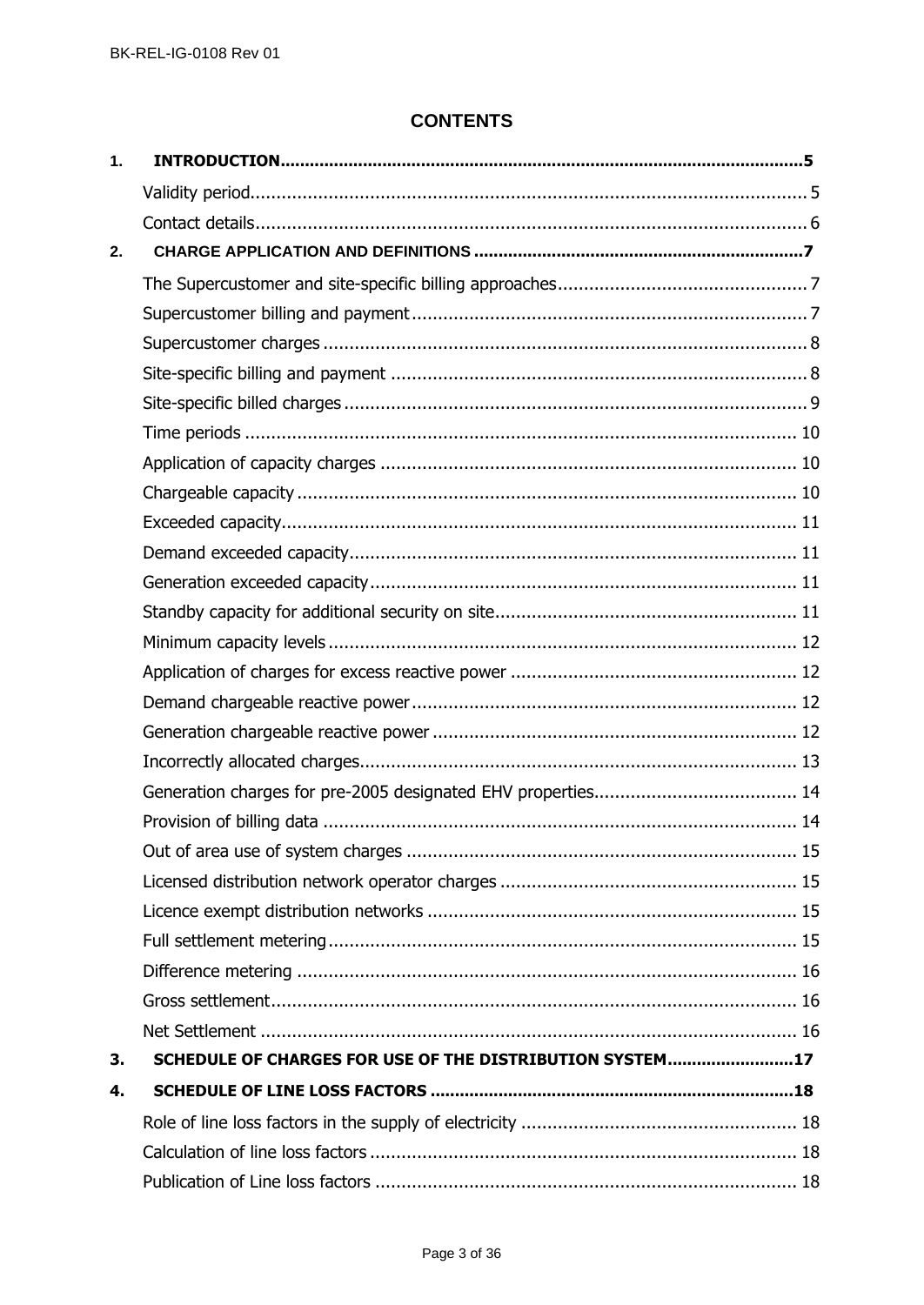| 5. |                                                                                                                                                                 |
|----|-----------------------------------------------------------------------------------------------------------------------------------------------------------------|
|    |                                                                                                                                                                 |
|    |                                                                                                                                                                 |
|    |                                                                                                                                                                 |
|    |                                                                                                                                                                 |
| 6. |                                                                                                                                                                 |
| 7. |                                                                                                                                                                 |
| 8. | CHARGES FOR ELECTRICAL PLANT PROVIDED ANCILLARY TO THE GRANT OF USE OF                                                                                          |
| 9. | SCHEDULE OF FIXED ADDERS TO RECOVER SUPPLIER OF LAST RESORT AND                                                                                                 |
|    |                                                                                                                                                                 |
|    |                                                                                                                                                                 |
|    |                                                                                                                                                                 |
|    |                                                                                                                                                                 |
|    |                                                                                                                                                                 |
|    |                                                                                                                                                                 |
|    |                                                                                                                                                                 |
|    |                                                                                                                                                                 |
|    |                                                                                                                                                                 |
|    |                                                                                                                                                                 |
|    |                                                                                                                                                                 |
|    | Annex 1 - Schedule of Charges for use of the Distribution System by LV and HV Designated                                                                        |
|    | Annex 2 - Schedule of Charges for use of the Distribution System by Designated EHV Properties<br>(including LDNOs with Designated EHV Properties/end-users). 36 |
|    | Annex 3 - Schedule of Charges for use of the Distribution System to Preserved/Additional LLFC                                                                   |
|    |                                                                                                                                                                 |
|    |                                                                                                                                                                 |
|    |                                                                                                                                                                 |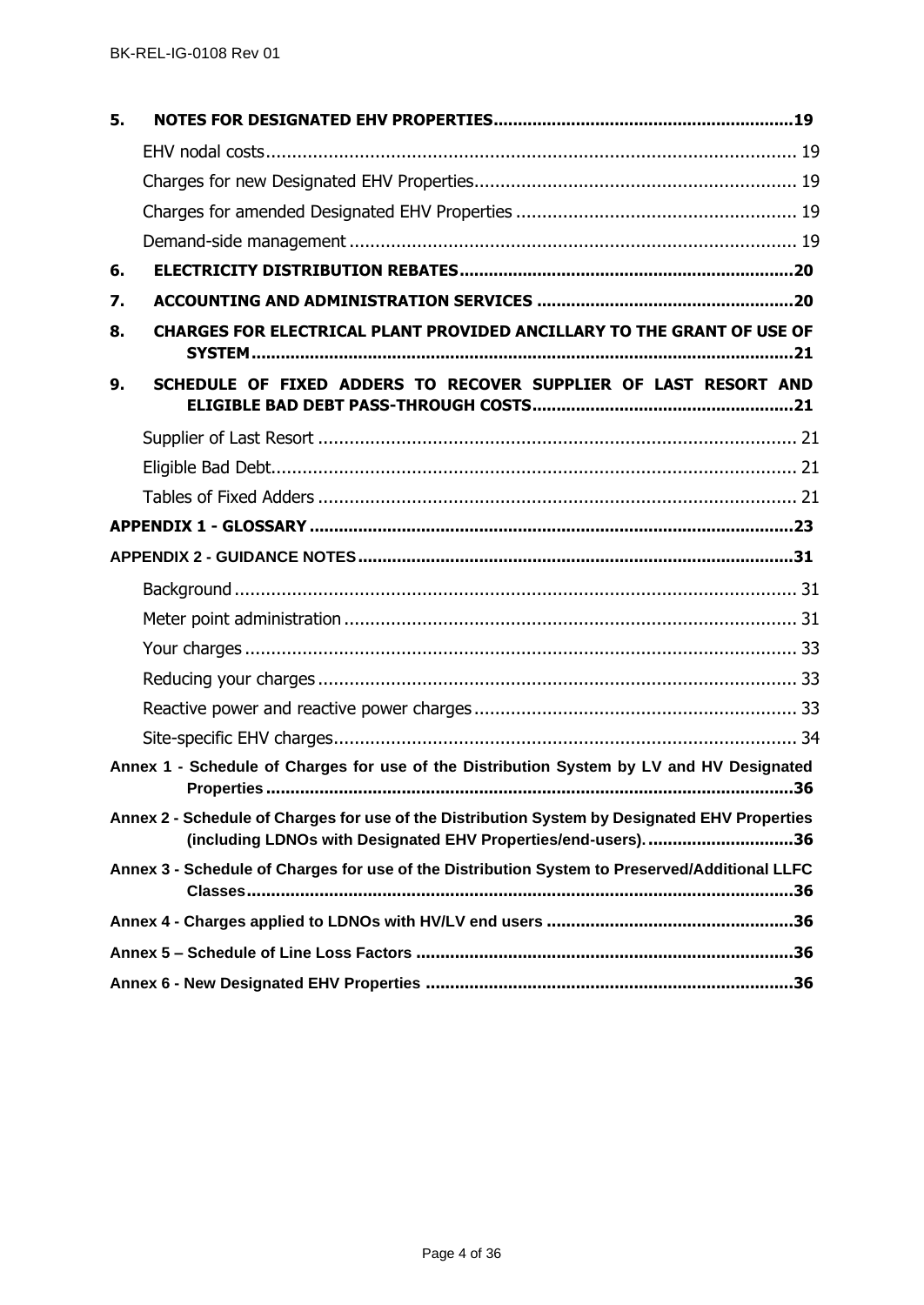# <span id="page-4-0"></span>**1. INTRODUCTION**

- 1.1 This statement tells you about our charges and the reasons behind them. It has been prepared consistent with Standard Licence Condition 14 of our Electricity Distribution Licence. The main purpose of this statement is to provide our schedule of charges<sup>1</sup> for the use of our Distribution System and to provide the schedule of Line Loss Factors<sup>2</sup> that should be applied in Settlement to account for losses from the Distribution System. We have also included guidance notes in Appendix 2 to help improve your understanding of the charges we apply.
- 1.2 Within this statement we use terms such as 'Users' and 'Customers' as well as other terms which are identified with initial capitalisation. These terms are defined in the glossary.
- 1.3 The charges in this statement replicate those published by the DNOs where the latter have been calculated using the Common Distribution Charging Methodology (CDCM) for Low Voltage and High Voltage (LV and HV) Designated Properties. Charges for any Designated EHV Properties connected to the ENC network will be calculated using the ENC EHV Charging Methodology. At the date of publication ENC has no Designated EHV properties.
- 1.4 Separate charges are calculated depending on the characteristics of the connection and whether the use of the Distribution System is for demand or generation purposes. Where a generation connection is seen to support the Distribution System the charges will be negative and the Supplier will receive credits for exported energy.
- 1.5 The application of charges to premises can usually be referenced using the Line Loss Factor Class (LLFC) contained in the charge tables. Further information on how to identify and calculate the charge that will apply for your premise is provided in the guidance notes in Appendix 2.
- 1.6 All charges in this statement are shown **exclusive** of VAT. Invoices will include VAT at the applicable rate.
- 1.7 The annexes that form part of this statement are also available in spreadsheet format. This spreadsheet contains supplementary information used for charging purposes and a simple model to assist you to calculate charges. This spreadsheet can be downloaded from

<http://www.gtc-uk.co.uk/about-us/our-regulated-businesses>.

## <span id="page-4-1"></span>**Validity period**

- 1.8 This charging statement is valid for services provided from the effective date stated on the front of the statement and remains valid until updated by a revised version or superseded by a statement with a later effective date.
- 1.9 When using this charging statement care should be taken to ensure that the relevant statement or statements covering the period that is of interest are used.

<sup>&</sup>lt;sup>1</sup> Charges can be positive or negative.

<sup>&</sup>lt;sup>2</sup> Known as Adjustment Factors in the Distribution Licence and commonly referred to as Loss Adjustment Factors. The schedule of Line Loss Factors will be provided in a revised statement shortly after the Line Loss Factors for the relevant year have been successfully audited by Elexon.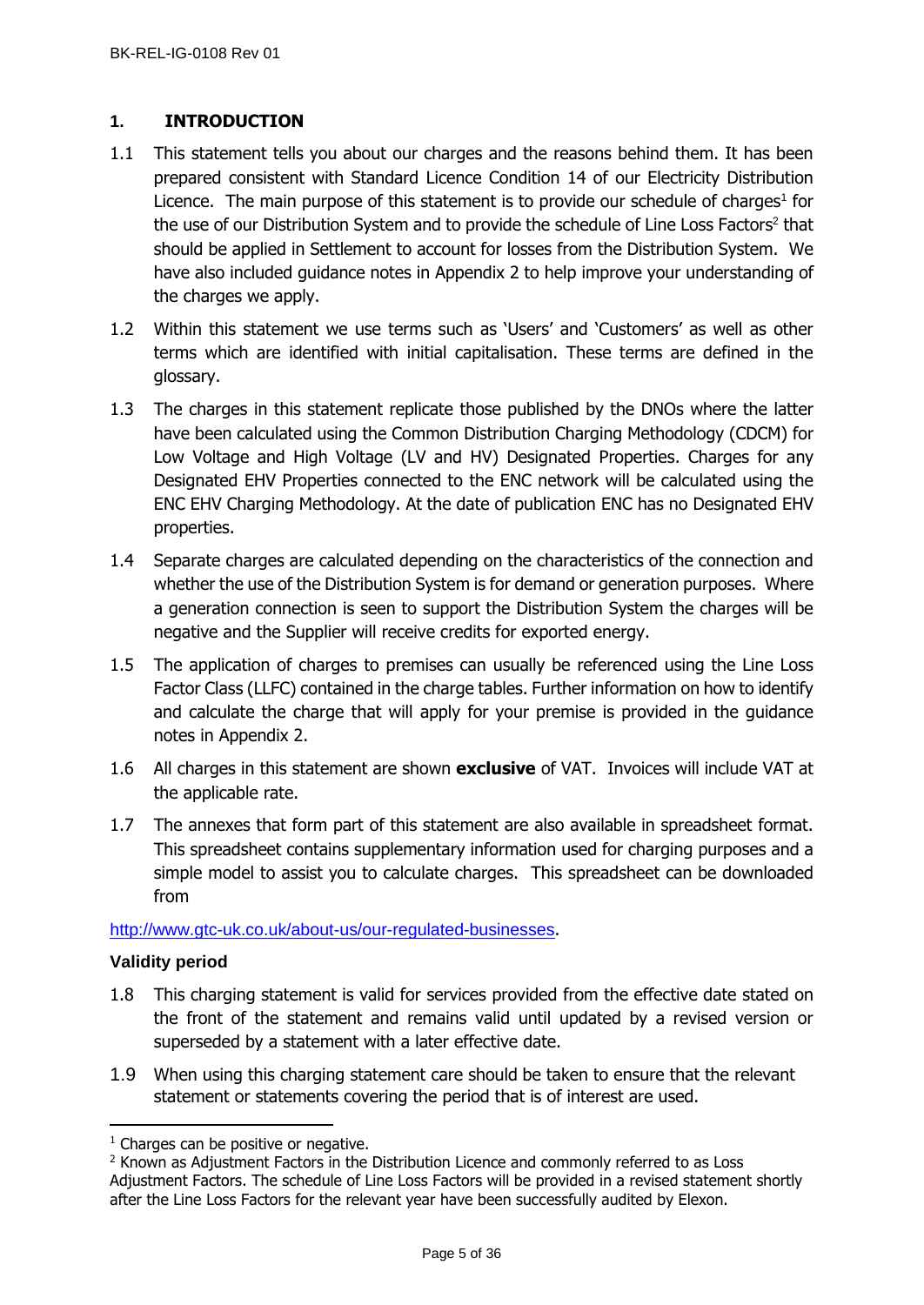1.10 Notice of any revision to the statement will be provided to Users of our Distribution System. The latest statements can be downloaded from [http://www.gtc-uk.co.uk/about-us/our-regulated-businesses.](http://www.gtc-uk.co.uk/about-us/our-regulated-businesses)

## <span id="page-5-0"></span>**Contact details**

1.11 If you have any questions about this statement please initially contact us at this address:

**Regulation** GTC Infrastructure Ltd Synergy House Woolpit Business Park Woolpit Bury St Edmunds IP30 9UP [regulatory@gtc-uk.co.uk](mailto:regulatory@gtc-uk.co.uk) 01359 243251

1.12 All enquiries regarding tariffs should be addressed to:

| Finance Revenue               |
|-------------------------------|
| <b>GTC</b> Infrastructure Ltd |
| <b>Synergy House</b>          |
| <b>Woolpit Business Park</b>  |
| Woolpit                       |
| <b>Bury St Edmunds</b>        |
| <b>IP30 9UP</b>               |
| Finance.Revenue@gtc-uk.co.uk  |

1.13 All enquiries regarding connection agreements and changes to maximum capacities should be addressed to:

MPAN Requests GTC Infrastructure Ltd Synergy House Woolpit Business Park Woolpit Bury St Edmunds IP30 9UP [MPAN.Requests@gtc-uk.co.uk](file:///C:/Users/neil.brinkley/AppData/Local/Microsoft/Windows/INetCache/Content.Outlook/G1I01KIK/MPAN.Requests@gtc-uk.co.uk)

1.14 For all other queries please initially contact our general enquiries telephone number: 01359 240363 lines are open 08:00 - 17:00 Monday to Friday.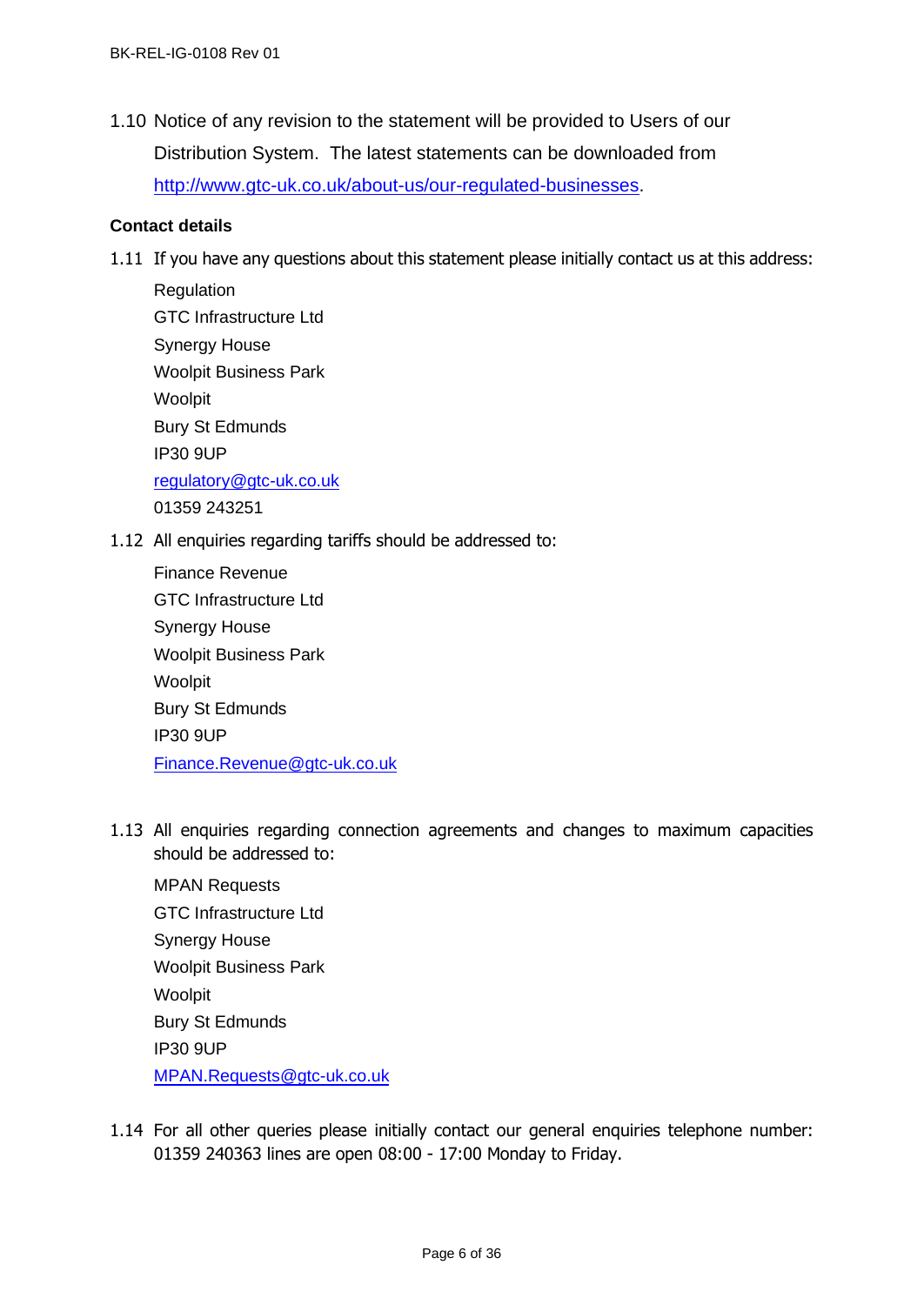## <span id="page-6-0"></span>**2. CHARGE APPLICATION AND DEFINITIONS**

2.1 The following section details how the charges in this statement are applied and billed to Users of our Distribution System.

## <span id="page-6-1"></span>**The Supercustomer and site-specific billing approaches**

- 2.2 We utilise two billing approaches depending on the type of metering data received:
	- The 'Supercustomer' approach for Customers for whom we receive aggregated consumption through settlement; and
	- The 'Site-specific' approach for Customers for whom we receive site-specific consumption data through settlement
- 2.3 We receive aggregated consumption data through settlement for:
	- Domestic and non-domestic Customers for whom Non-Half Hourly (NHH) metering data is used in Settlement (i.e. Customers with MPANs which are registered to Measurement Class A);
	- Customers which are unmetered and are not settled as pseudo Half Hourly (HH) metered (i.e. Customers with MPANs which are registered to Measurement Class B);
	- Domestic Customers for whom HH metering data is used in Settlement (i.e. Customers with MPANs which are registered to Measurement Class F); and
	- Non-domestic for whom HH metering data is used in Settlement and which have whole current (WC) metering (i.e. Customers with MPANs which are registered to Measurement Class G).
- 2.4 We receive site-specific consumption data through Settlement for:
	- Customers for whom HH metering data is used in Settlement and which have current transformer (CT) metering (i.e. Customers with MPANs which are registered to Measurement Class C or E); and
	- Customers which are unmetered and settled as pseudo HH metered (i.e. Customers with MPANs which are registered to Measurement Class D)

### <span id="page-6-2"></span>**Supercustomer billing and payment**

- 2.5 The Supercustomer approach makes use of aggregated data obtained from Suppliers using the 'Aggregated Distribution Use of System (DUoS) Report' data flow.
- 2.6 Invoices are calculated on a periodic basis and sent to each User for whom we transport electricity through our Distribution System. Invoices are reconciled over a period of approximately 14 months to reflect later and more accurate consumption figures.
- 2.7 The charges are applied on the basis of the LLFC assigned to the MPAN, and the units (or kWhs) consumed within the time periods specified in this statement. These time periods are not the same as those indicated by the Time Pattern Regime (TPR) assigned to the Standard Settlement Configuration (SSC). All LLFCs are assigned at our sole discretion, based on the tariff application rules set out in the appropriate charging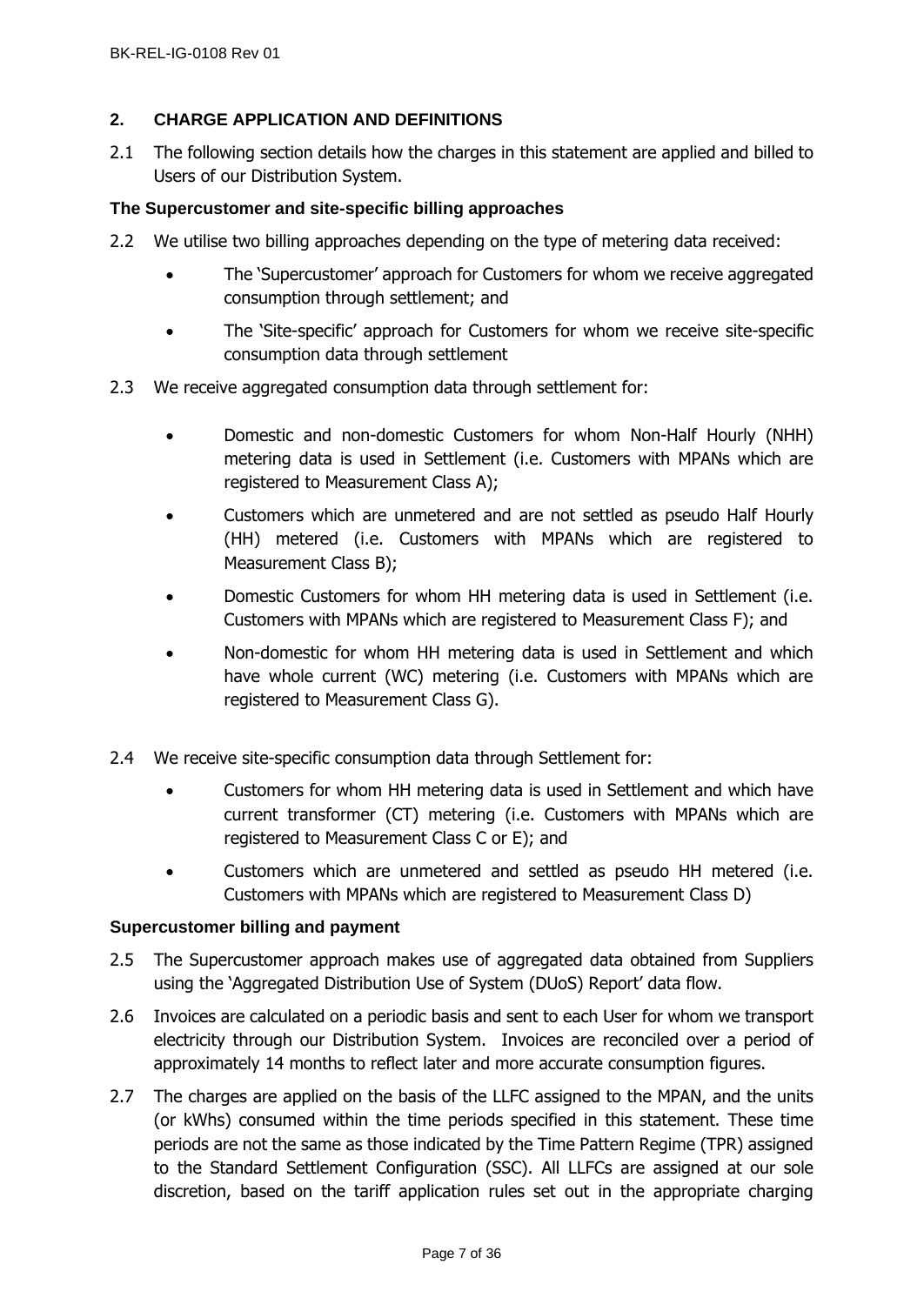methodology or elsewhere in this statement. Please refer to the section, '[Incorrectly](#page-12-0)  [Allocated Charges'](#page-12-0) if you believe the allocated LLFC or tariff is incorrect.

### <span id="page-7-0"></span>**Supercustomer charges**

- 2.12 Supercustomer charges include the following components:
	- a fixed charge pence/MPAN/day; there will be only one fixed charge applied to each MPAN; and
	- unit charges, pence/kilowatt-hour (kWh); three unit charges will apply depending on the time of day and the type of tariff for which the MPAN is registered.
	- Users who wish to supply electricity to Customers for whom we receive aggregated data through Settlement (see paragraph 2.3) will be allocated the relevant charge structure set out in Annex 1.
- 2.13 Identification of the appropriate charge can be made by cross-reference to the LLFC.
- 2.14 Valid Settlement Profile Class (PC)/ Standard Settlement Configuration (SSC)/Meter Timeswitch Code (MTC) combinations for LLFCs where the metering system is Measurement Class A or B are detailed in Market Domain Data (MDD).
- 2.15 Where an MPAN has an invalid Settlement combination, the 'Domestic Aggregated with Residual' fixed and unit charges will be applied as default until the invalid combination is corrected. Where there are multiple SSC/TPR combinations, the default 'Domestic Aggregated with Residual' fixed and unit charges will be applied for each invalid SSC/TPR combination.
- 2.16 The 'Domestic Aggregated (related MPAN)' and 'Non-Domestic Aggregated (related MPAN)' charges are supplementary to their respective primary MPAN charge.

## <span id="page-7-1"></span>**Site-specific billing and payment**

- 2.17 The site-specific billing and payment approach makes use of HH metering data at premises level received through Settlement.
- 2.18 Invoices are calculated on a periodic basis and sent to each User for whom we transport electricity through our Distribution System. Where an account is based on estimated data, the account shall be subject to any adjustment that may be necessary following the receipt of actual data from the User.
- 2.19 The charges are applied on the basis of the LLFCs assigned to the MPAN (or the (MSID) for Central Volume Allocation (CVA) sites), and the units consumed within the time periods specified in this statement. Where MPANs have not been associated, for example when multiple points of connection fed from different sources are used for a single site, the relevant number of fixed charges will be applied.
- 2.20 All LLFCs/GSP groups are assigned at our sole discretion based on the tariff application rules set out in the appropriate charging methodology or elsewhere in this statement. Please refer to the section "Incorrectly Allocated Charges" if you believe the allocated LLFC/GSP group or tariff is incorrect. Where an incorrectly applied LLFC or GSP group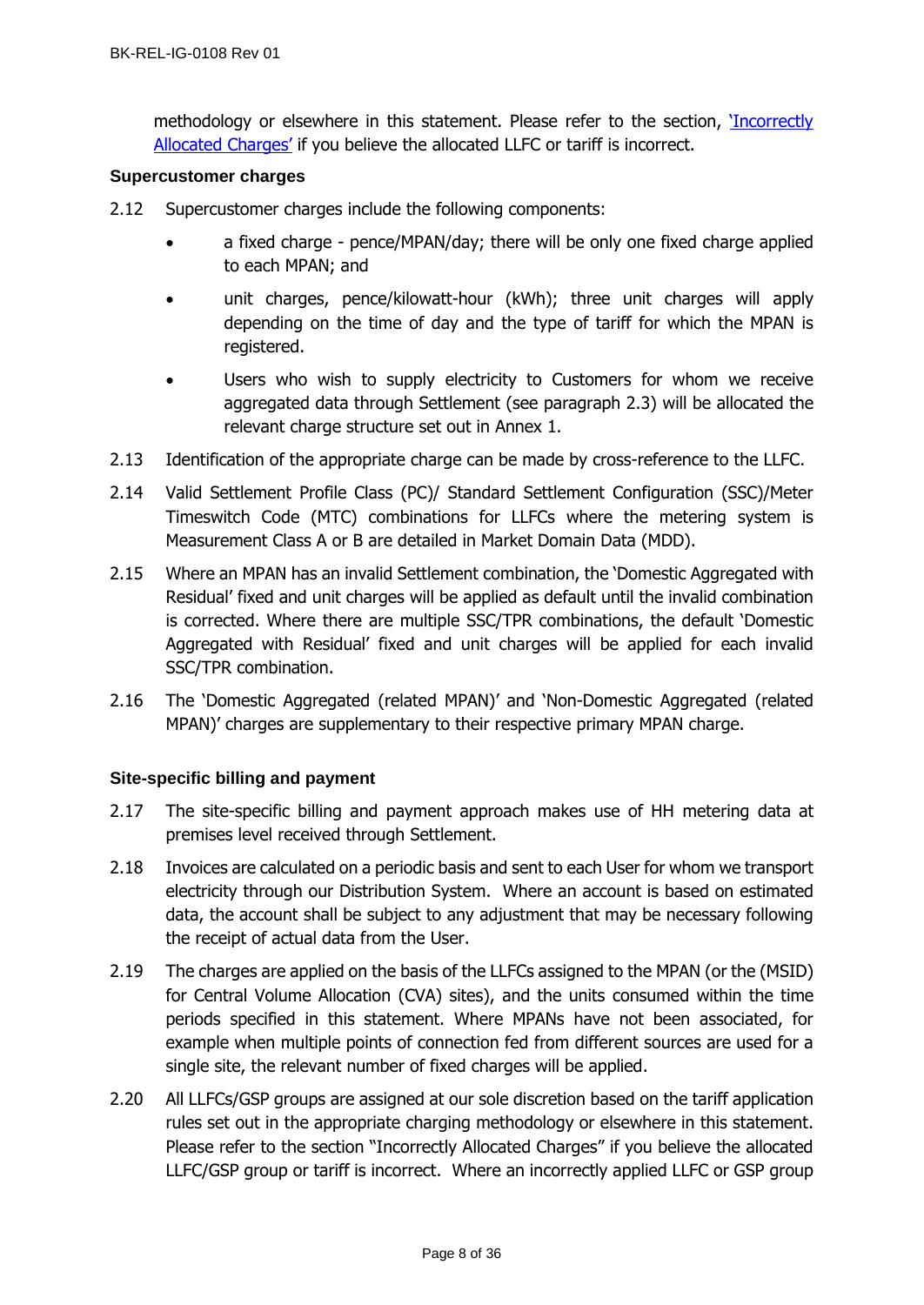is identified, we may at our sole discretion apply the correct LLFC/GSP group and/or charges.

## <span id="page-8-0"></span>**Site-specific billed charges**

- 2.21 Site-specific billed charges for LV and HV Designated Properties may include the following components:
	- a fixed charge pence/MPAN/day or pence/MSID/day;
	- a capacity charge, pence/kilovolt-ampere (kVA)/day, for Maximum Import Capacity (MIC) and/or Maximum Export Capacity (MEC);
	- an excess capacity charge, pence/kVA/day, if a site exceeds its MIC and/or MEC;
	- three unit charges, pence/kWh, depending on the time of day and the type of tariff for which the MPAN is registered; and
	- a reactive power charge, pence/kilovolt-ampere reactive hour (kVArh), for each unit in excess of the reactive charge threshold.
- 2.22 Users who wish to supply electricity to customers for whom we receive site-specific data through Settlement (see paragraph 2.4.) will be allocated the relevant charge structure dependent upon the voltage and location of the Metering Point.
- 2.23 Fixed charges are generally levied on a pence per MPAN/MSID per day basis. Where two or more HH MPANs/MSIDs are located at the same point of connection (as identified in the Connection Agreement), with the same LLFC, and registered to the same Supplier, only one daily fixed charge will be applied.
- 2.24 LV and HV Designated Properties will be charged in accordance with the CDCM and allocated the relevant charge structure set out in Annex 1.
- 2.25 Designated EHV Properties will be charged in accordance with the Electricity Network Company's EHV Charging Methodology and allocated the relevant charge structure set out in Annex 2.
- 2.26 Where LV and HV Designated Properties or Designated EHV Properties have more than one point of connection (as identified in the Connection Agreement) then separate charges will be applied to each point of connection.

## **Components of Charges**

## *Residual Charging Bands*

- 2.27 Fixed Charges, representing Residual charges to be recovered by DNOs, are applied to Final Demand Sites on a banded basis, with all sites in a given charge band receiving the same residual charge. Domestic customers have a single charging band.
- 2.28 There are four non-domestic charging bands for each of the following groups:
	- Designated Properties connected at LV, billing with no MIC;
	- Designated Properties connected at LV, billing with MIC;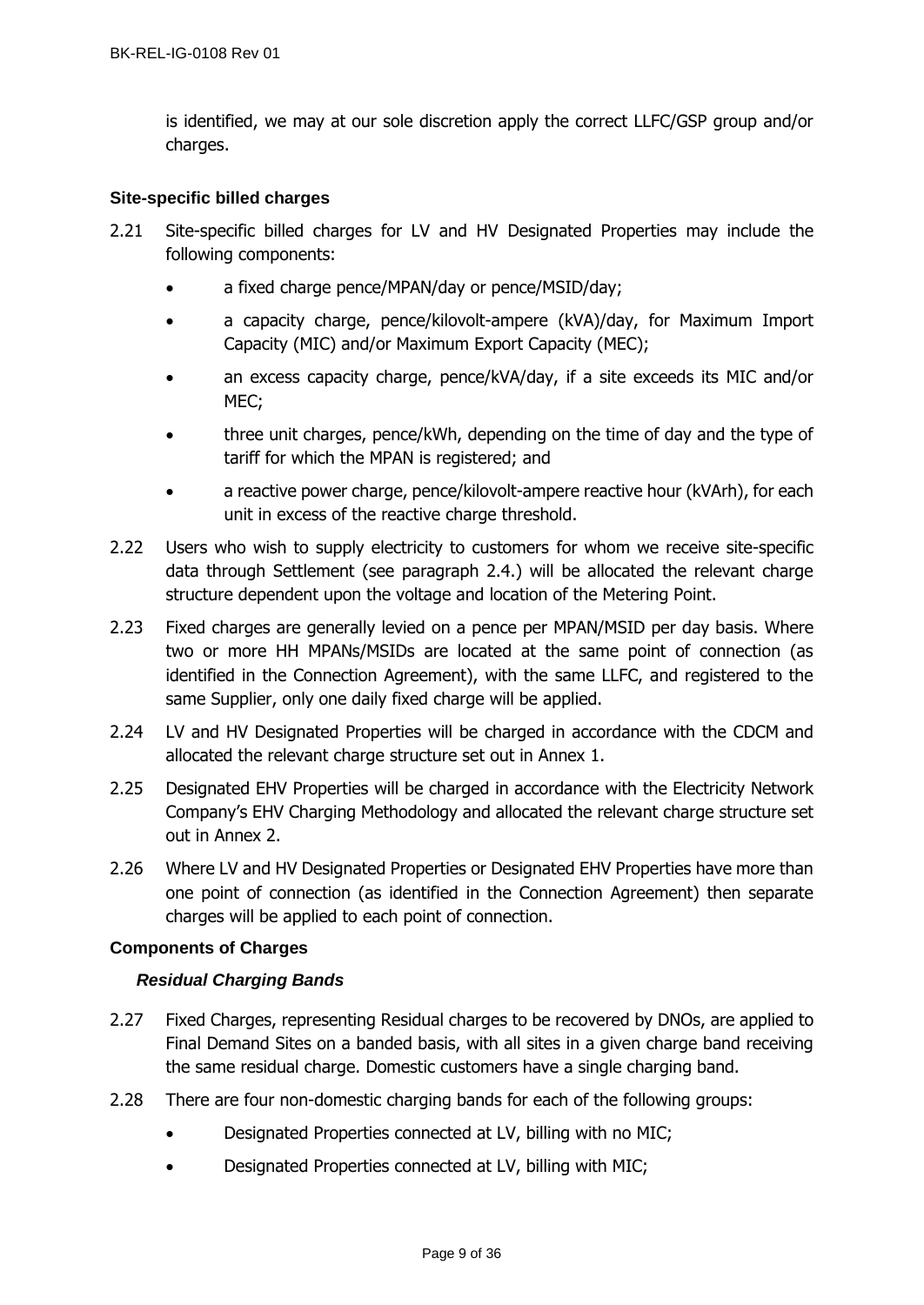- Designated Properties connected at HV; and
- Designated EHV Properties.
- 2.29 The residual charging band boundaries are calculated nationally based upon data from all LDNOs. The method and timing for calculating the residual charging band boundaries and the method and timing for allocating customers into the residual charging bands are set out in Schedule 32 of DCUSA.
- 2.30 All Non-Final Demand Sites must submit a valid certificate, as described in Section 10, and upon receipt of a valid certificate will be allocated to the relevant No Residual tariff.

## <span id="page-9-0"></span>**Time periods**

- 2.31 The time periods for the application of unit charges to metered LV and HV Designated Properties are detailed in Annex 1. If the incumbent DNO has issued a notice to change time Bands, we will replicate such changes in our time bands. The details are set out in Annex 1.
- 2.32 The time periods for the application of unit charges to Unmetered Supply Exit Points are detailed in Annex 1. If the incumbent DNO has issued a notice to change time bands, we will replicate such changes in our time bands. The details are set out in Annex 1.
- 2.33 The time periods for the application of unit charges to Designated EHV Properties are detailed in Annex 2. If the incumbent DNO has issued a notice to change time Bands, we will replicate such changes in our time bands. The details are set out in Annex 2.

### <span id="page-9-1"></span>**Application of capacity charges**

2.34 The following sections explain the application of capacity charges and exceeded capacity charges.

### <span id="page-9-2"></span>**Chargeable capacity**

- 2.35 The chargeable capacity is, for each billing period, the MIC/MEC, as detailed below.
- 2.36 The MIC/MEC will be agreed with us at the time of connection or pursuant to a later change in requirements. Following such an agreement (be it at the time of connection or later) no reduction in MIC/MEC will be allowed for a 12 month period.
- 2.37 Reductions to the MIC/MEC may only be permitted once in a 12 month period. Where MIC/MEC is reduced the new lower level will be agreed with reference to the level of the customer's maximum import and/or export demand respectively. The new MIC/MEC will be applied from the start of the next billing period after the date that the request was received. It should be noted that, where a new lower level is agreed, the original capacity may not be available in the future without the need for network reinforcement and associated charges.
- 2.38 In the absence of an agreement, the chargeable capacity, save for error or omission, will be based on the last MIC and/or MEC previously agreed by the distributor for the relevant premises' connection. A customer can seek to agree or vary the MIC and/or MEC by contacting us using the contact details in section [1.](#page-4-0)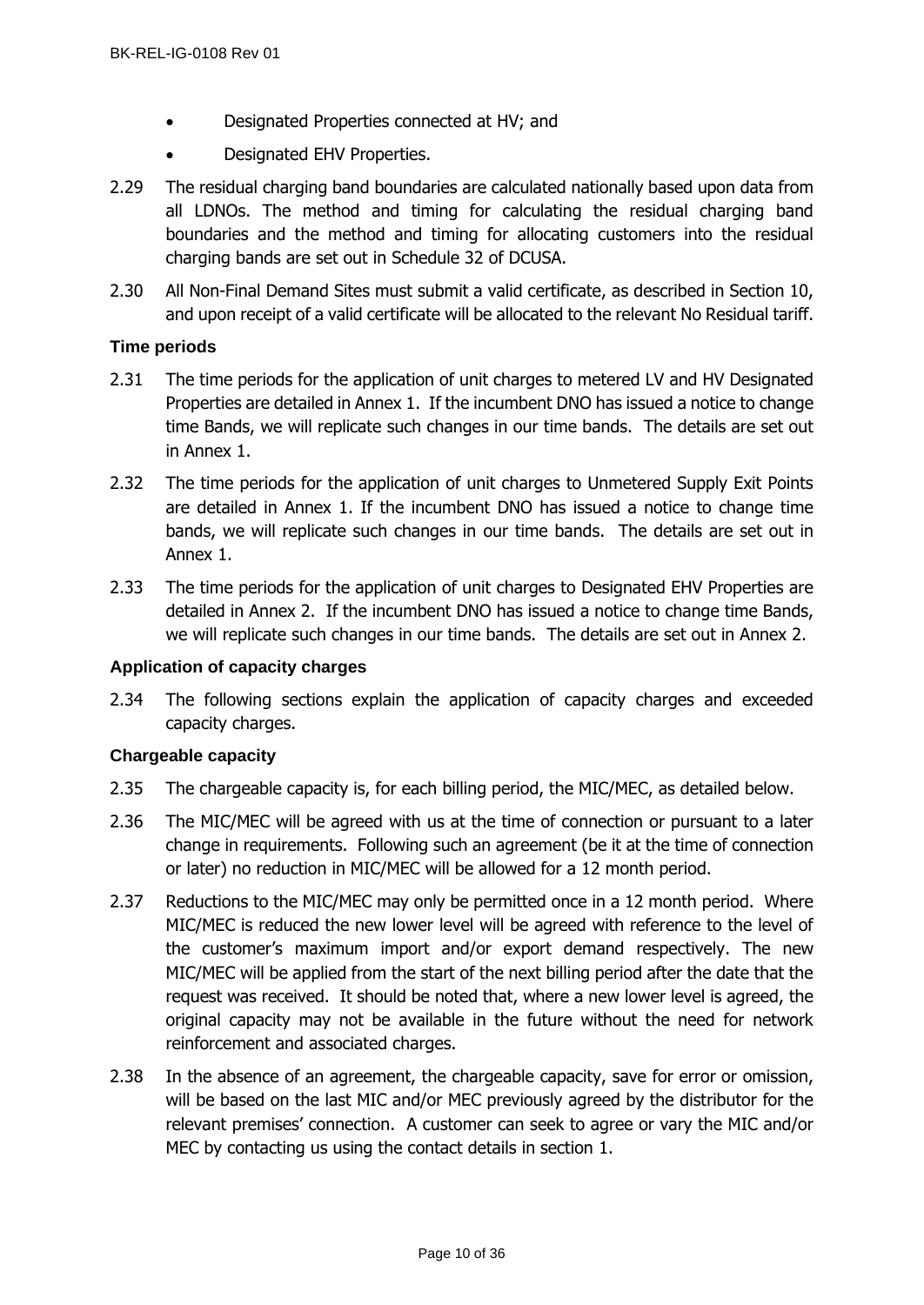## <span id="page-10-0"></span>**Exceeded capacity**

2.39 Where a Customer takes additional unauthorised capacity over and above the MIC/MEC, the excess will be classed as exceeded capacity. The exceeded portion of the capacity will be charged at the excess capacity charge p/kVA/day rate, based on the difference between the MIC/MEC and the actual capacity used. This will be charged for the full duration of the billing period in which the breach occurs.

## <span id="page-10-1"></span>**Demand exceeded capacity**

Demand exceeded capacity = max(2  $\times$   $\sqrt{{\cal A} I^2}$  + max(  ${\cal R} I, {\cal R} E)^2$  *– MIC*,0)

Where:

- $AI =$  Active import (kWh)
- $RI =$  Reactive import (kVArh)
- $RE =$  Reactive export (kVArh)
- MIC = Maximum import capacity (kVA)
- 2.40 Only reactive import and reactive export values occurring at times of active import are used in the calculation. Where data for two or more MPANS is aggregated for billing purposes the HH consumption values are summated prior to the calculation above.
- 2.41 This calculation is completed for every half hour and the maximum value from the billing period is applied.

### <span id="page-10-2"></span>**Generation exceeded capacity**

Generation exceeded capacity =  $max(2 \times \sqrt{AE^2 + max(RI, RE)^2 - MEC, 0})$ 

Where:

- $AE =$  Active export (kWh)
- $RI =$  Reactive import (kVArh)
- $RE =$  Reactive export (kVArh)
- MEC = Maximum export capacity (kVA)
- 2.42 Only reactive import and reactive export values occurring at times of active export are used in the calculation. Where data for two or more MPANs is aggregated for billing purposes the HH consumption values occurring at times of kWh export are summated prior to the calculation above.
- 2.43 This calculation is completed for every half hour and the maximum value from the billing period is applied.

## <span id="page-10-3"></span>**Standby capacity for additional security on site**

2.44 Where standby capacity charges are applied, the charge will be set at the same rate as that applied to normal MIC. Should a Customer's request for additional security of supply require the provision of capacity from two different sources, we reserve the right to charge for the capacity held at each source.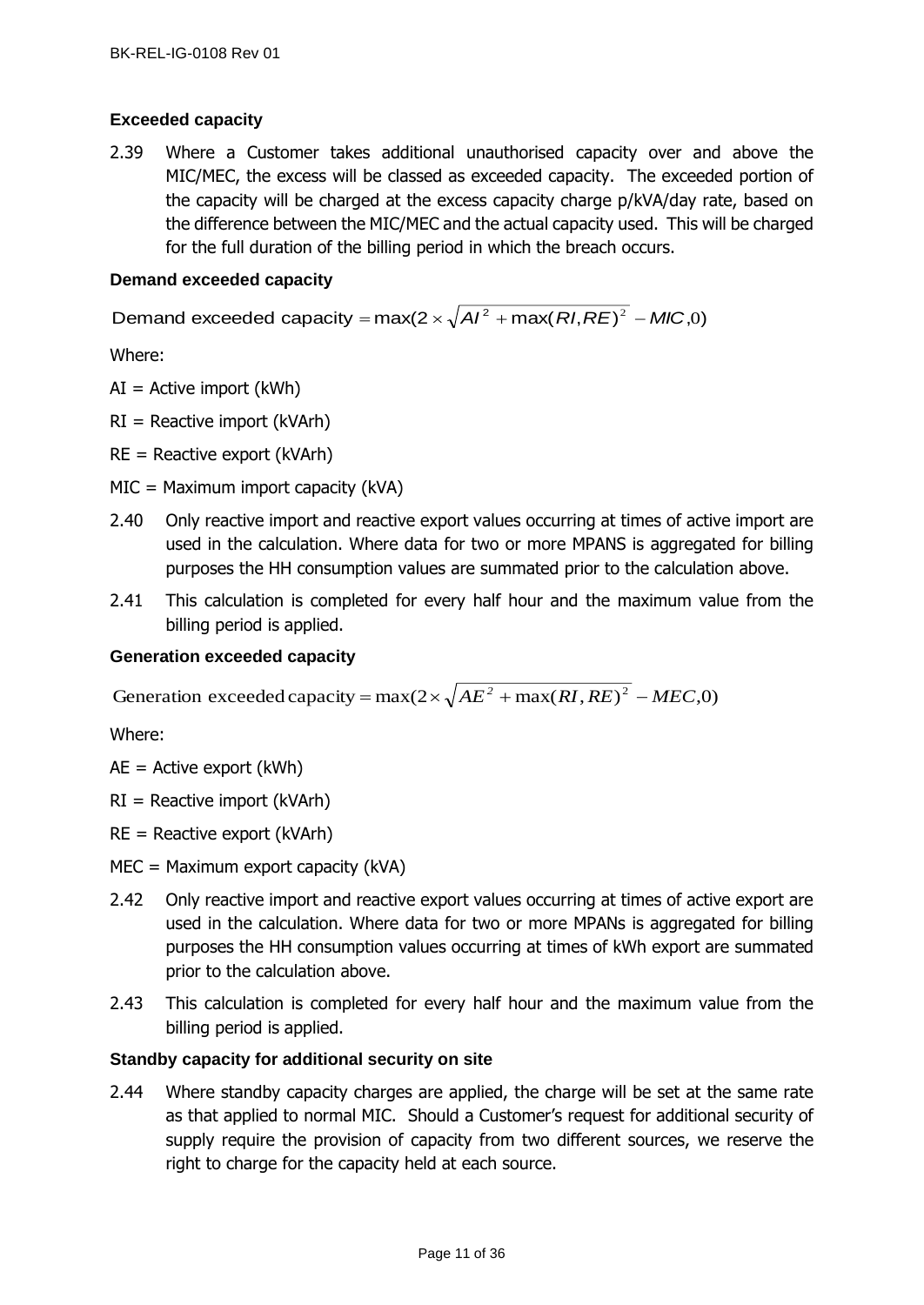## <span id="page-11-0"></span>**Minimum capacity levels**

2.45 There is no minimum capacity threshold.

## <span id="page-11-1"></span>**Application of charges for excess reactive power**

- 2.46 When an individual HH metered MPAN's reactive power (measured in kVArh) at LV and HV Designated Properties exceeds 33% of total active power (measured in kWh), in any given half hour, excess reactive power charges will apply. This threshold is equivalent to an average power factor of 0.95 during that half hour. Any reactive units in excess of the 33% threshold are charged at the rate appropriate to the particular charge.
- 2.47 Power Factor is calculated as follows:



## 2.48 The chargeable reactive power is calculated as follows:

## <span id="page-11-2"></span>**Demand chargeable reactive power**

Demand chargeable kVArh = max
$$
\left(\max(RI,RE) - \left(\sqrt{\left(\frac{1}{0.95^2} - 1\right)} \times AI\right)0\right)
$$

Where:

- $AI =$  Active import (kWh)
- $RI =$  Reactive import (kVArh)
- $RE =$  Reactive export (kVArh)
- 2.49 Only reactive import and reactive export values occurring at times of active import are used in the calculation. Where data for two or more MPANs is aggregated for billing purposes the HH consumption values are summated prior to the calculation above.
- 2.50 The square root calculation will be to two decimal places.
- 2.51 This calculation is completed for every half hour and the values summated over the billing period.

### <span id="page-11-3"></span>**Generation chargeable reactive power**

Generation chargeable kVArh = max
$$
\left( max(RI,RE) - \left( \sqrt{\frac{1}{0.95^2} - 1} \right) \times AE \right)
$$
, 0

Where: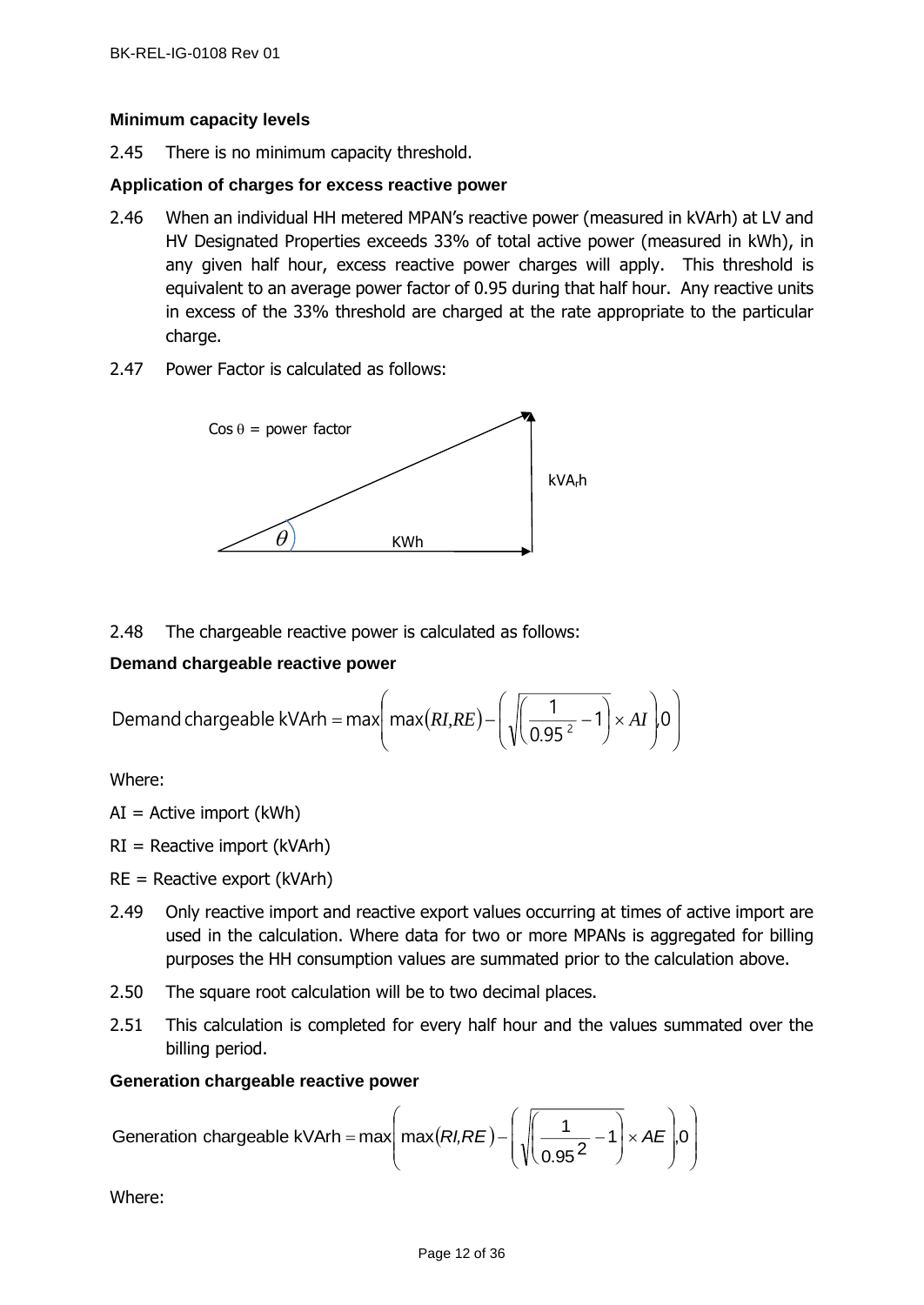- AE = Active Export (kWh)
- $RI =$  Reactive Import (kVArh)
- $RE =$  Reactive Export (kVArh)
- 2.52 Only reactive import and reactive export values occurring at times of active export are used in the calculation. Where data for two or more MPANs is aggregated for billing purposed the HH consumption values are summated prior to the calculation above.
- 2.53 The square root calculation will be to two decimal places.
- 2.54 This calculation is completed for every half hour and the values summated over the billing period.

### <span id="page-12-0"></span>**Incorrectly allocated charges**

- 2.55 It is our responsibility to apply the correct charges to each MPAN/MSID. The allocation of charges is based on the voltage of connection, import/export details, including multiple MPANs, metering information and, for some tariffs, the metering location.
- 2.56 We are responsible for deciding the voltage of connection. Generally, this is determined by where the metering is located and where responsibility for the electrical equipment transfers from us to the connected Customer.
- 2.57 We are also responsible for allocating non-domestic customers into their residual charging bands. Allocation into residual charging bands is determined by consumption for customers billed under the Supercustomer approach and by the MIC for customers billed under the site-specific approach.
- 2.58 The Supplier determines and provides us with the metering information and data to enable us to allocate charges. This metering information and data is likely to change over time if, for example, a Supplier changes an MPAN from non-domestic to domestic following a change of use at the premises. When we are notified this has happened, we will change the allocation of charges accordingly.
- 2.59 If it is has been identified that a charge may have been incorrectly allocated due to the metering information and/or data, then a request for investigation should be made to the Supplier.
- 2.60 Where it has been identified that a charge may have been incorrectly allocated due to the voltage of connection, import/export details, metering location or allocation to the Residual Charging Band, then a request to investigate the applicable charges should be made to us. Requests from persons other than the Customer or the current Supplier must be accompanied by a Letter of Authority from the Customer; the current Supplier must also acknowledge that they are aware a request has been made. Any request must be supported by an explanation of why it is believed that the current charge should be changed, along with supporting information including, where appropriate, photographs of metering positions or system diagrams. Any request to change the current charge that also includes a request for backdating must include justification as to why it is considered appropriate to backdate the change.
- 2.61 Where a residual charging band allocation cannot be resolved, the dispute process provided within DCUSA Schedule 32 should be followed.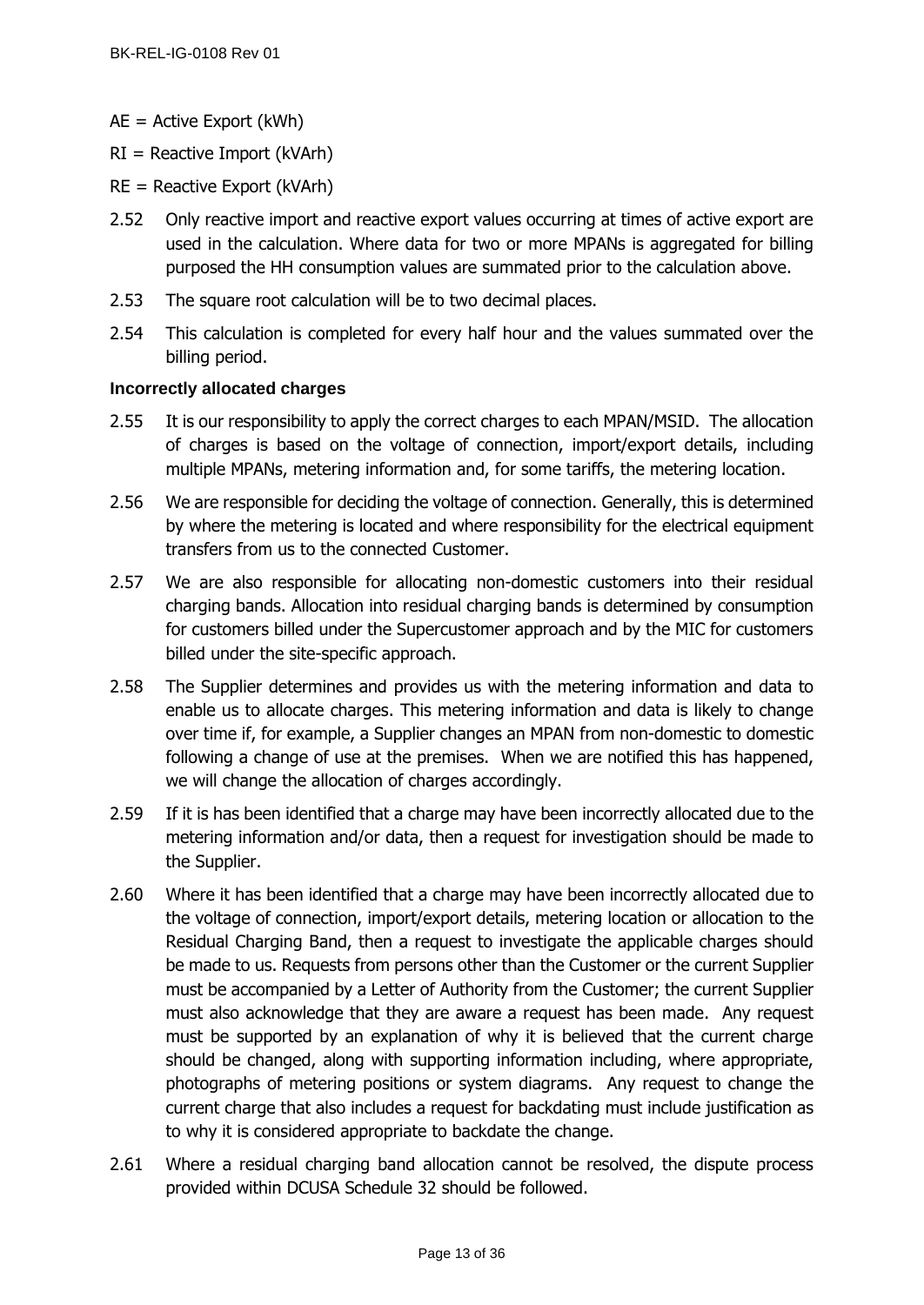- 2.62 An administration charge (covering our reasonable costs) may be made if a technical assessment or site visit is required, but we will not apply any charge where we agree to the change request.
- 2.63 Where we agree that the current LLFC/charge should be changed, then we will allocate the appropriate set of charges for the connection. Any adjustment will be applied from the date of the request, back to the date of the incorrect allocation or; up to the maximum period specified by the Limitation Act (1980) in England and Wales, which covers a six year period from the date of the request, and the Prescription and Limitation (Scotland) Act 1973, which covers a five year period from the date of request; whichever is the shorter. Where a customer requests that their connection should be charged in accordance with an LV Substation tariff then any adjustment will be applied from the next calendar month following our decision and agreement. $3$
- 2.64 Any credit or additional charge will be issued to the relevant Supplier(s) who were effective during the period of the change.
- 2.65 Should we reject the request (as per paragraph 2.60) a justification will be provided to the requesting Party. We shall not unreasonably withhold or delay any decision on a request to change the charges applied and would expect to confirm our position on the request within three months of the date of request.

## <span id="page-13-0"></span>**Generation charges for pre-2005 designated EHV properties**

- 2.66 Not Used
- 2.67 Not Used

## <span id="page-13-1"></span>**Provision of billing data**

- 2.68 Where HH metering data is required for UoS charging and this is not provided in accordance with the BSC or the Distribution Connection and Use of System Agreement (DCUSA), such metering data shall be provided to us by the User of the system in respect of each calendar month within five working days of the end of that calendar month.
- 2.69 The metering data shall identify the amount of energy conveyed across the Metering System in each half hour of each day and shall separately identify active and reactive import and export. Metering data provided to us shall be consistent with that received through the metering equipment installed.
- 2.70 Metering data shall be provided in an electronic format specified by us from time to time and, in the absence of such specification, metering data shall be provided in a comma-separated text file in the format of Master Registration Agreement (MRA) data flow D0036<sup>4</sup> (as agreed with us). The data shall be emailed to **[Finance.Revenue@gtc](mailto:Finance.Revenue@gtc-uk.co.uk)**[uk.co.uk](mailto:Finance.Revenue@gtc-uk.co.uk).
- 2.71 We require details of reactive power imported or exported to be provided for all Measurement Class C and E sites. It is also required for CVA sites and Exempt Distribution Network boundaries with difference metering. We reserve the right to levy

<sup>&</sup>lt;sup>3</sup> In accordance with Note 5 of paragraph 141 of DCUSA Schedule 16.

<sup>&</sup>lt;sup>4</sup> MRA Data Transfer Catalogue available from<https://dtc.mrasco.com/>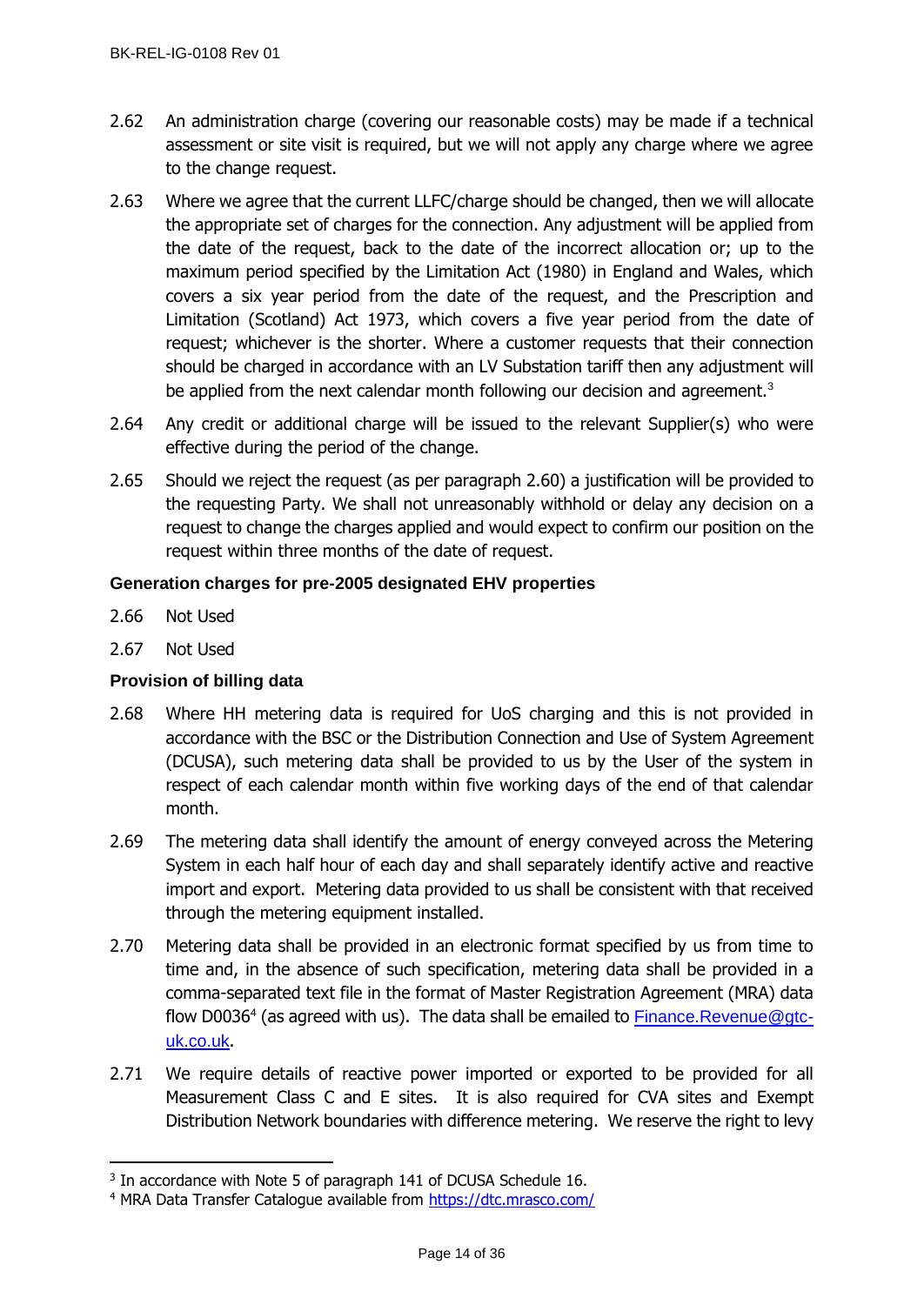a charge on Users who fail to provide such reactive data. In order to estimate missing reactive data, a power factor of 0.95 lag will be applied to the active consumption in any half hour.

## <span id="page-14-0"></span>**Out of area use of system charges**

## 2.72 Not Applicable

## <span id="page-14-1"></span>**Licensed distribution network operator charges**

- 2.73 Licensed Distribution Network Operator (LDNO) charges are applied to LDNOs who operate Embedded Networks within our Distribution Network.
- 2.74 The charge structure for LV and HV Designated Properties embedded in networks operated by LDNOs will mirror the structure of the 'All-the-way' Charge and is dependent upon the voltage of connection of each embedded network to the host DNO's network. The relevant charge structures are set out in Annex 4.
- 2.75 Where a NHH MPAN has an invalid Settlement combination, the 'LDNO HV: Domestic Aggregated with Residual' fixed and unit charges will be applied as default until the invalid combination is corrected. Where there are multiple SSC/TPR combinations, the default 'LDNO HV: Domestic Aggregated with Residual' fixed and unit charges will be applied for each invalid SSC/TPR combination.
- 2.76 The charge structure for Designated EHV Properties embedded in networks operated by LDNOs will be calculated individually using the Electricity Network Company's EHV charging methodology. The relevant charge structures are set out in Annex 2.
- 2.77 For Nested Networks the relevant charging principles set out in DCUSA Schedule 21<sup>5</sup> will apply.

### <span id="page-14-2"></span>**Licence exempt distribution networks**

- 2.78 The Electricity and Gas (Internal Market) Regulations 20116 introduced new obligations on owners of licence exempt distribution networks (sometimes called private networks) including a duty to facilitate access to electricity and gas suppliers for Customers within those networks.
- 2.79 When Customers (both domestic and commercial) are located within a licence exempt distribution network and require the ability to choose their own Supplier, this is called 'third party access'. These embedded Customers will require an MPAN so that they can have their electricity supplied by a Supplier of their choice.
- 2.80 Licence exempt distribution networks owners can provide third party access using either full settlement metering or the difference metering approach.

### <span id="page-14-3"></span>**Full settlement metering**

2.81 This is where a licence exempt distribution network is set up so that each embedded installation has an MPAN and Metering System and therefore all Customers purchase electricity from their chosen Supplier. In this case there are no Settlement Metering

<sup>&</sup>lt;sup>5</sup> The Distribution Connection and use of System Agreement (DCUSA) available from

http://www.dcusa.co.uk/SitePages/Documents/DCUSA-Document.aspx

<sup>&</sup>lt;sup>6</sup> The Electricity and Gas (Internal Market) Regulations 2011 available from

http://www.legislation.gov.uk/uksi/2011/2704/contents/made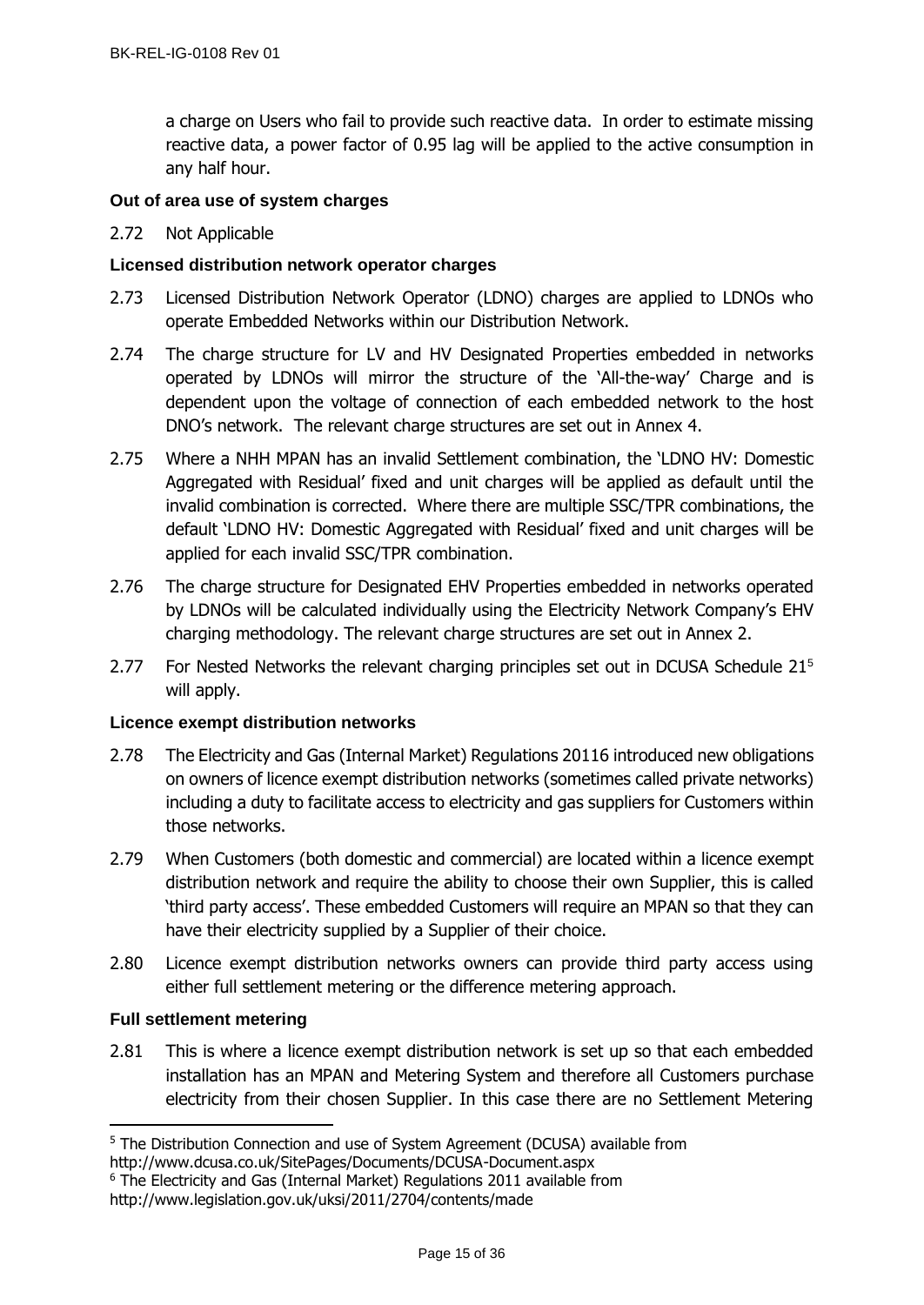Systems at the boundary between the licensed Distribution System and the exempt distribution network.

2.82 In this approach our UoS charges will be applied to each MPAN.

## <span id="page-15-0"></span>**Difference metering**

2.83 This is where one or more, but not all, Customers on a licence exempt distribution network choose their own Supplier for electricity supply to their premises. Under this approach the customers requiring third party access on the exempt distribution network will have their own MPAN and must have a HH Metering System.

### <span id="page-15-1"></span>**Gross settlement**

- 2.84 Where one of our MPANs is embedded within a licence exempt distribution network connected to our Distribution System, and difference metering is in place for Settlement purposes and we receive gross measurement data for the boundary MPAN, we will continue to charge the boundary MPAN Supplier for use of our Distribution System. No charges will be levied by us directly to the Customer or Supplier of the embedded MPAN(s) connected within the licence exempt distribution network.
- 2.85 We require that gross metered data for the boundary of the connection is provided to us. Until a new industry data flow is introduced for the sending of such gross data, gross metered data shall:
	- be provided in a text file in the format of the D0036 MRA data flow;
	- the text file shall be emailed to [Finance.Revenue@gtc-uk.co.uk](mailto:Finance.Revenue@gtc-uk.co.uk);
	- the title of the email should also contain the phrase "gross data for difference metered private network" and contain the metering reference specified by us in place of the Settlement MPAN;
	- the text filename shall be formed of the metering reference specified by us followed by a hyphen and followed by a timestamp in the format YYYYMMDDHHMMSS and followed by ".txt".
- 2.86 For the avoidance of doubt, the reduced difference metered measurement data for the boundary connection that is to enter Settlement should continue to be sent using the Settlement MPAN.

### <span id="page-15-2"></span>**Net Settlement**

- 2.87 Where one of our MPANs is embedded within a licence exempt distribution network connected to one of our Distribution Systems, and difference metering is in place for Settlement purposes, and we do **not** receive gross measurement data for the boundary MPAN, we will charge the boundary MPAN Supplier based on the net measurement for use of our Distribution System. Charges will also be levied directly to the Supplier of the embedded MPAN(s) connected within the licence exempt distribution network based on the actual data received.
- 2.88 The charges applicable for an embedded MPANs are unit charges only. These will be the same values as those at the voltage of connection to the licence exempt distribution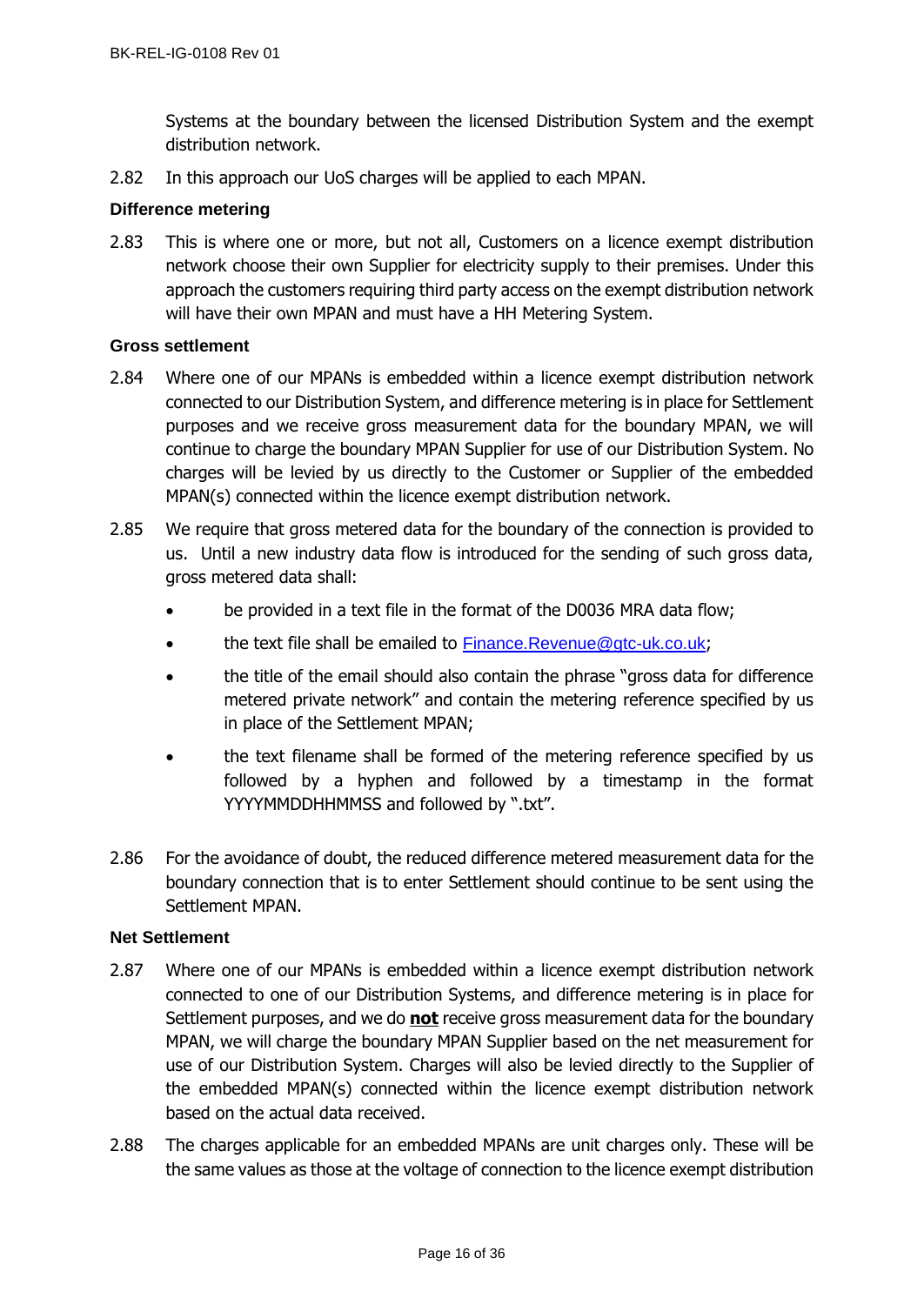network. The fixed charge and capacity charge, at the agreed MIC/MEC of the boundary MPAN, will be charged to the boundary MPAN supplier.

## <span id="page-16-0"></span>**3. SCHEDULE OF CHARGES FOR USE OF THE DISTRIBUTION SYSTEM**

- 3.1 Tables listing the charges for the use of our Distribution System are published in the annexes to this document.
- 3.2 These charges are also listed in a spreadsheet which is published with this statement and can be downloaded from [http://www.gtc-uk.co.uk/about-us/our-regulated](http://www.gtc-uk.co.uk/about-us/our-regulated-businesses)[businesses](http://www.gtc-uk.co.uk/about-us/our-regulated-businesses).
- 3.3 Annex 1 contains charges applied to LV and HV Designated Properties.
- 3.4 Annex 2 contains the charges applied to our Designated EHV Properties and charges applied to LDNOs for Designated EHV Properties connected within their embedded Distribution System.
- 3.5 Annex 3 contains details of any preserved and additional charges that are valid at this time. Preserved charges are mapped to an appropriate charge and are closed to new Customers.
- 3.6 Annex 4 contains the charges applied to LDNOs in respect of LV and HV Designated Properties connected in their embedded Distribution System.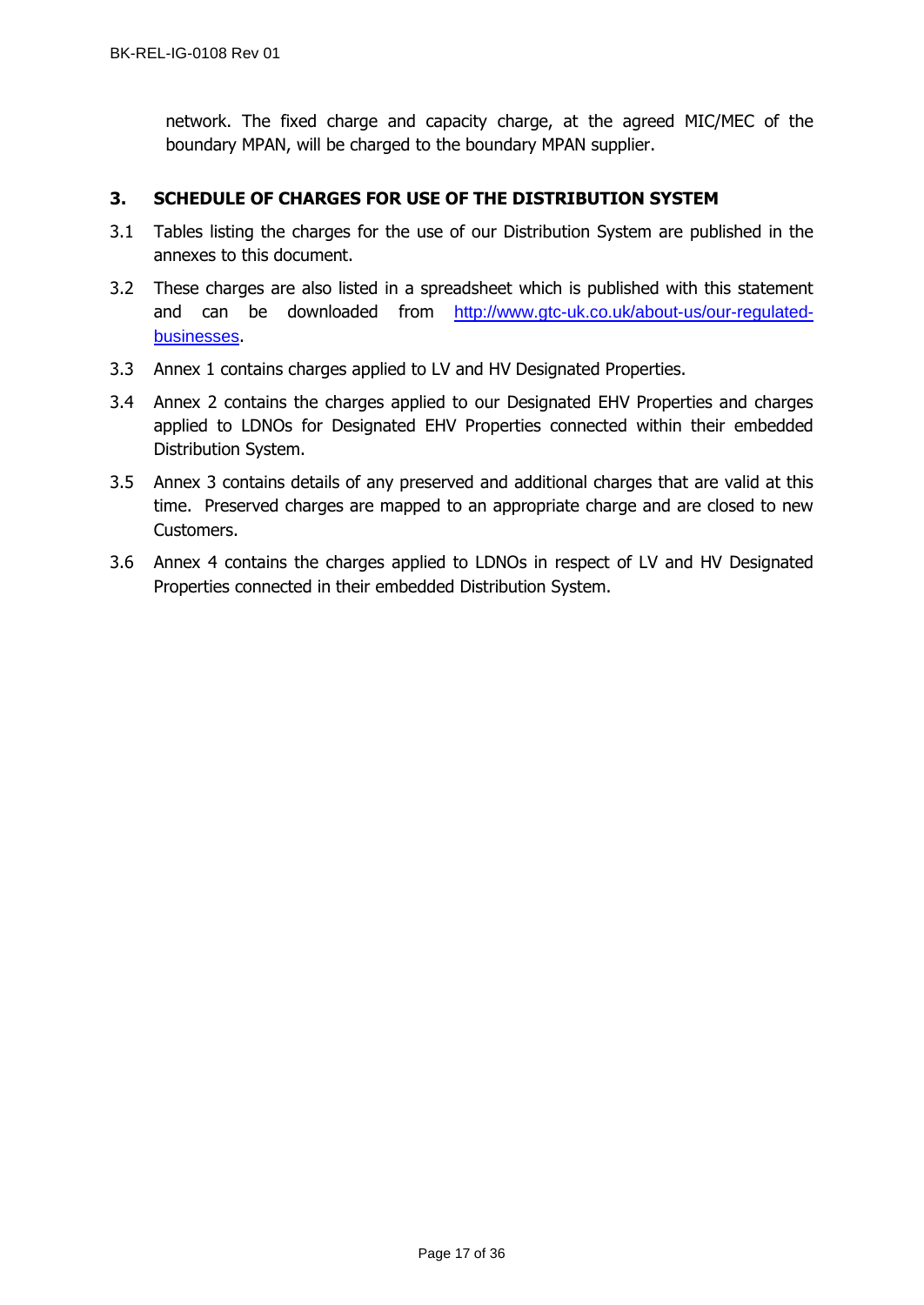## <span id="page-17-0"></span>**4. SCHEDULE OF LINE LOSS FACTORS**

#### <span id="page-17-1"></span>**Role of line loss factors in the supply of electricity**

- 4.1 Electricity entering or exiting our Distribution System is adjusted to take account of energy that is lost7 as it is distributed through the network. This adjustment does not affect distribution charges but is used in energy settlement to take metered consumption to a notional grid supply point so that suppliers' purchases take account for the energy lost on the Distribution System.
- 4.2 We are responsible for calculating the Line Loss Factors8 (LLFs) and providing these to Elexon. Elexon is the company that manages the BSC.
- 4.3 LLFs are used to adjust the metering system volumes to take account of losses on the Distribution System.

### <span id="page-17-2"></span>**Calculation of line loss factors**

- 4.4 LLFs are calculated in accordance with BSC Procedure 128. BSCP128 sets out the procedure and principles with which our LLF methodology must comply. It also defines the procedure and timetable by which LLFs are reviewed and submitted.
- 4.5 LLFs are calculated for a set number of time periods during a year using either a generic or a site-specific method. The generic method is used for sites connected at LV or HV and the site-specific method is used for sites connected at EHV or where a request for site- specific LLFs has been agreed. Generic LLFs will be applied as a default to all new EHV sites until sufficient data is available for a site-specific calculation.

Where the usage profile for a given site contains insufficiently large consumption or generation volumes to enable calculation of realistic Site-Specific LLFs then a default calculation, or default replacement process shall be undertaken. The definition of EHV used for LLF purposes differs from the definitions used for defining Designated EHV Properties in the Electricity Network Company's EHV Methodology. The definition used for LLFC purposes can be found in our LLF methodology which can be found on the Elexon website<sup>9</sup>

- 4.6 ENC currently replicate the host DNO's calculated losses.
- 4.7 The Elexon website contains more information on LLFs10. This page also has links to BSCP 128 and to our LLF methodology.

### <span id="page-17-3"></span>**Publication of Line loss factors**

4.8 The LLFs used in Settlement are published on the Elexon Portal website, [www.elexonportal.co.uk](http://www.elexonportal.co.uk/). The website contains the LLFs in standard industry data

 $<sup>7</sup>$  Energy can be lost for technical and non-technical reasons and losses normally occur by heat</sup> dissipation through power flowing in conductors and transformers. Losses can also reduce if a customer's action reduces power flowing in the distribution network. This might happen when a customer generates electricity and the produced energy is consumed locally.

<sup>8</sup> Also referred to as Loss Adjustment Factors.

<sup>&</sup>lt;sup>9</sup> BSCP 128: Production, submission, audit and approval of Line Loss Factors

<sup>10</sup> <http://www.elexon.co.uk/reference/technical-operations/losses/>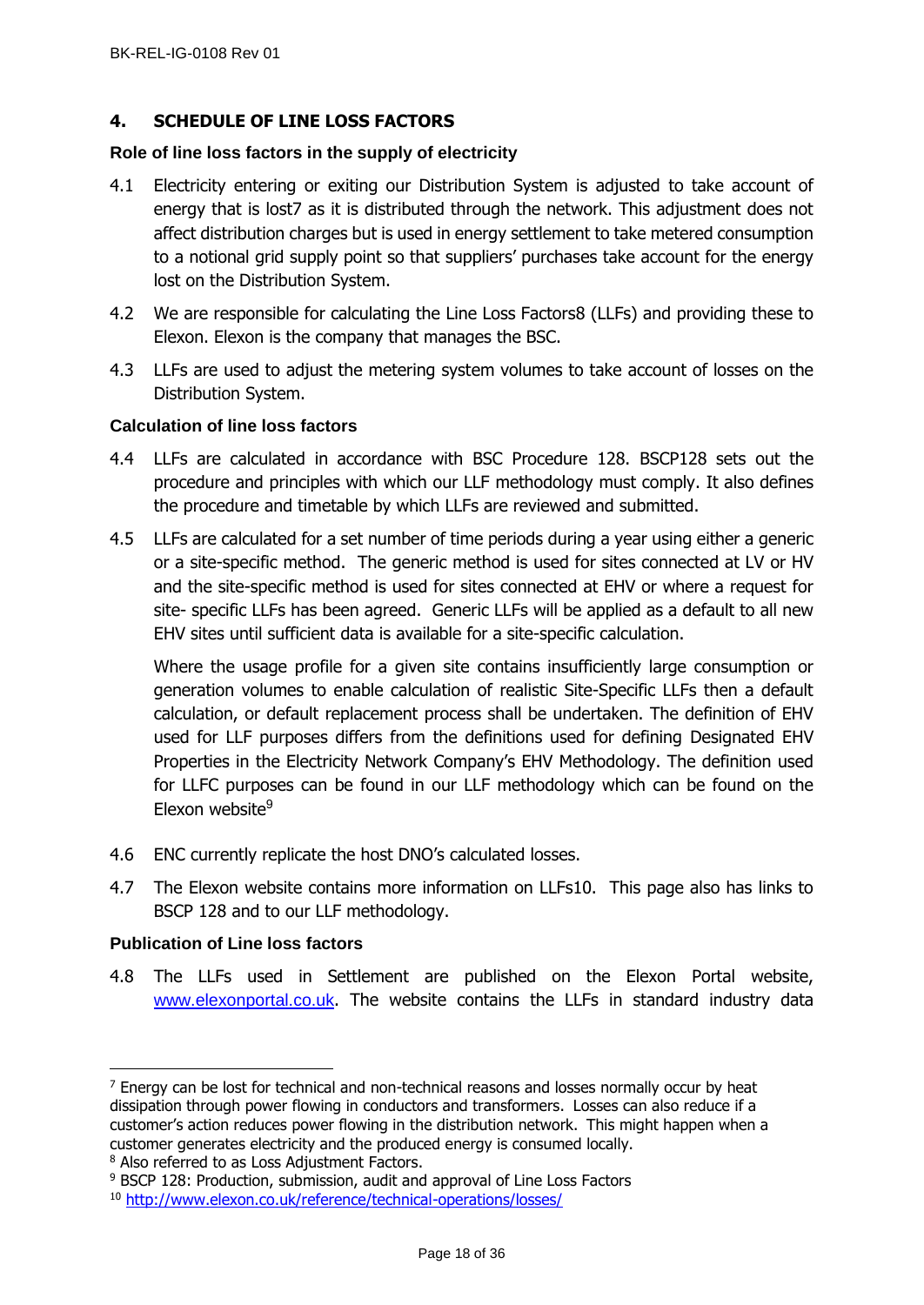formats and in a summary form. A user guide with details on registering and using the portal is also available.

- 4.9 BSCP128 sets out the timetable by which LLFs are submitted and audited. The submission and audit occurs between September and January in the year prior to the LLFs becoming effective. Only after the completion of the audit at the end of January and BSC approval are the final LLFs published.
- 4.10 At the time that this charging statement is first published, Annex 5 will be intentionally left blank, as this statement is published a complete year before the LLFs have been calculated and audited. Once the final BSCP128 Audit Report has been received, we will issue an updated version of Annex 5 containing the audited LLF values.
- 4.11 When using the tables in Annex 5, reference should be made to the LLFC allocated to the MPAN to find the appropriate values.

## <span id="page-18-0"></span>**5. NOTES FOR DESIGNATED EHV PROPERTIES**

## <span id="page-18-1"></span>**EHV nodal costs**

- 5.1 Not Used
- 5.2 Not Used

## <span id="page-18-2"></span>**Charges for new Designated EHV Properties**

- 5.3 Charges for any new Designated EHV Properties calculated after publication of the current statement will be published in an addendum to that statement as and when necessary. The addendum will include charge information of the type found in Annex 2 and LLFs as found in Annex 5.
- 5.4 The form of the addendum is detailed in Annex 6 to this statement.
- 5.5 The new Designated EHV Properties charges will be added to Annex 2 in the next full statement released.

### <span id="page-18-3"></span>**Charges for amended Designated EHV Properties**

5.6 Where an existing Designated EHV Property is modified and energised in the charging year, we may revise the EHV charges for the modified Designated EHV Property. If revised charges are appropriate, an addendum will be sent to all relevant parties and published as a revised 'Schedule of Charges and Other Tables' spreadsheet on our website. The modified Designated EHV Property charges will be added to Annex 2 in the next full statement released.

### <span id="page-18-4"></span>**Demand-side management**

- 5.7 New or existing Designated EHV Property Customers may wish to offer part of their MIC to be interruptible by us (for active network management purposes other than normal planned or unplanned outages) in order to benefit from any reduced UoS charges calculated using the Electricity Network Company's EHV charging methodology.
- 5.8 Several options exist in which we may agree for some or the entire MIC to be interruptible. Under the Electricity Network Company's EHV charging methodology the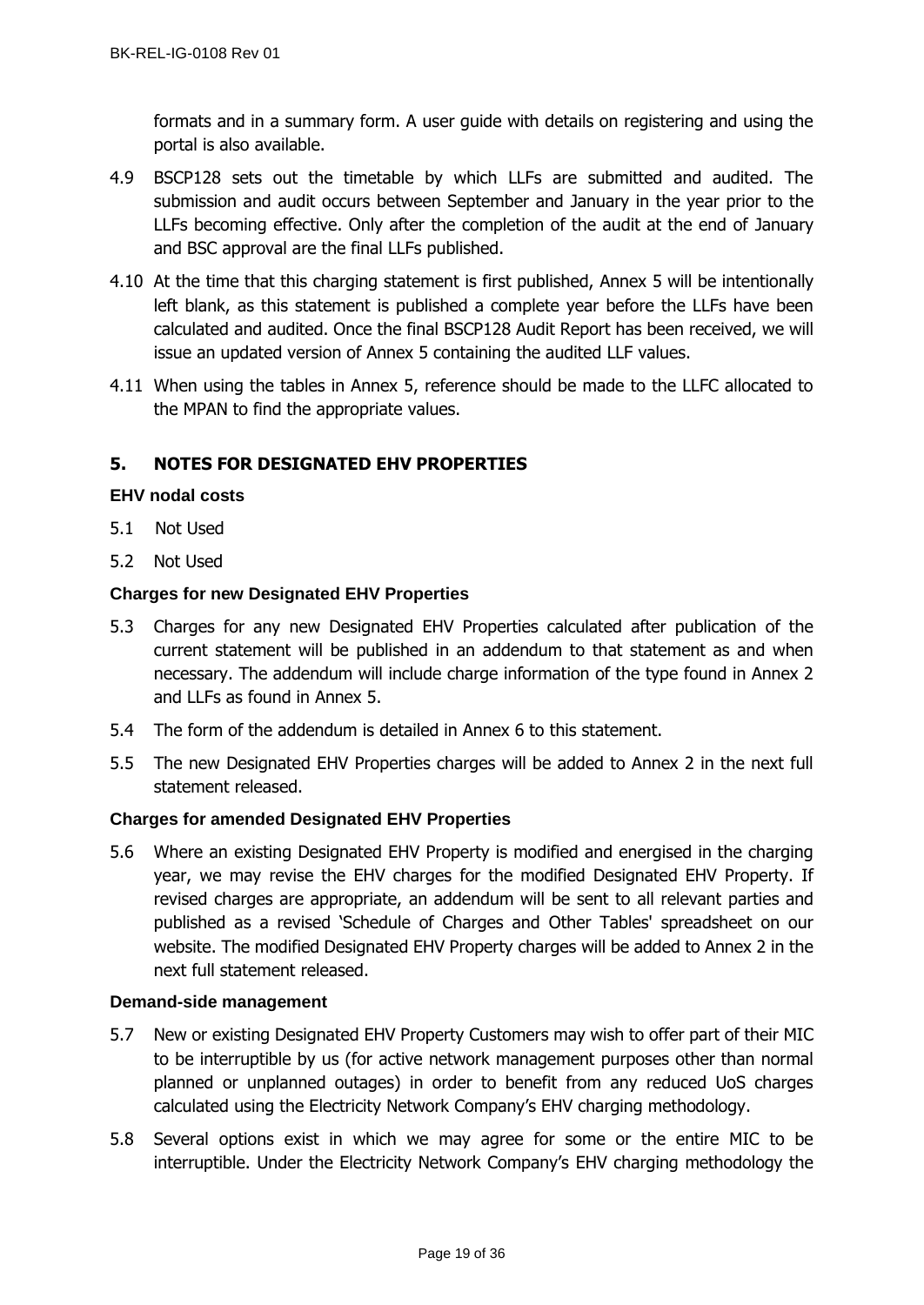applicable demand capacity costs would be based on the MIC minus the capacity subject to interruption.

- 5.9 If you are interested in making part or all of your MIC interruptible as an integral irrevocable feature of a new connection or modification to an existing connection you should in the first instance contact our connections function;
	- By email [MPAN.Requests@gtc-uk.co.uk](mailto:MPAN.Requests@gtc-uk.co.uk)

You must make an express statement in your application that you have an interest in some or all of the import capacity being interruptible for active network management purposes.

- 5.10 If you are proactively interested in voluntarily but revocably offering to make some or all of your existing connection's MIC interruptible, you should in the first instance contact us at the address in paragraph 5.9.
- 5.11 A guide to Demand Side Management (DSM) is also available. This provides more information on the type of arrangement that might be put in place should you request to participate in DSM arrangements. This document is available by contacting us at the address in paragraph 5.9.
- 5.12 As of 1st April 2021 ENC does not have any EHV sites.

## <span id="page-19-0"></span>**6. ELECTRICITY DISTRIBUTION REBATES**

6.1 We have neither given nor announced any DUoS rebates to Users in the 12 months preceding the date of publication of this version of the statement.

## <span id="page-19-1"></span>**7. ACCOUNTING AND ADMINISTRATION SERVICES**

- 7.1 We reserve the right to impose payment default remedies. The remedies are as set out in DCUSA where applicable or else as detailed in the following paragraph.
- 7.2 If any invoices that are not subject to a valid dispute remain unpaid on the due date, late payment interest (calculated at base rate plus 8%) and administration charges may be imposed.
- 7.3 Our administration charges are detailed in the following table. These charges are set at a level which is in line with the Late Payment of Commercial Debts Act which can be viewed on:

<http://www.legislation.gov.uk/uksi/2002/1674/regulation/2/made>

| <b>Size of Unpaid Debt</b> | <b>Late Payment Fee</b> |
|----------------------------|-------------------------|
| Up to £999.99              | £40.00                  |
| £1,000 to £9,999.99        | £70.00                  |
| £10,000 or more            | £100.00                 |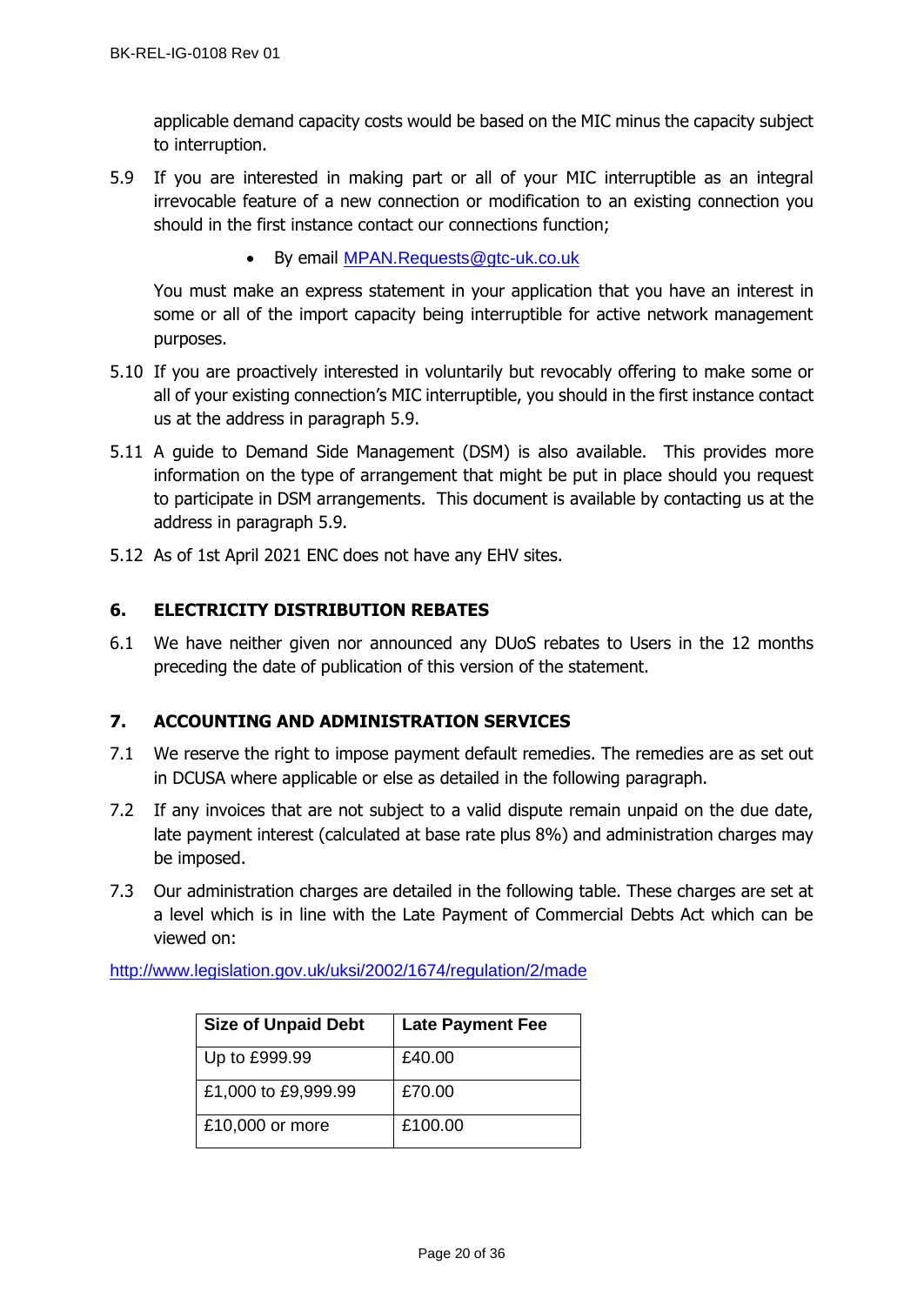## <span id="page-20-0"></span>**8. CHARGES FOR ELECTRICAL PLANT PROVIDED ANCILLARY TO THE GRANT OF USE OF SYSTEM**

8.1 Currently ENC offers no services under this category.

# <span id="page-20-1"></span>**9. SCHEDULE OF FIXED ADDERS TO RECOVER SUPPLIER OF LAST RESORT AND ELIGIBLE BAD DEBT PASS-THROUGH COSTS**

#### <span id="page-20-2"></span>**Supplier of Last Resort**

- 9.1 Our charges will recover the amounts payable to upstream network operators as a result of charges which they recover in line with their Standard Licence Condition 38B 'Treatment of payment claims for last-resort supply where Valid Claim is received on or after 1 April 2019'.
- 9.2 These charges may include, where relevant, amended charges which have previously been published as a result of Last Resort Supply Payment claims which have breached the Materiality Threshold in line with Distribution Services Provider's licence condition SLC38B.

### <span id="page-20-3"></span>**Eligible Bad Debt**

9.3 Our charges will recover the amounts payable to upstream network operators as a result of charges which will recover the amount of Use of System bad debt the Authority has consented to be recovered.

### <span id="page-20-4"></span>**Tables of Fixed Adders**

9.4 Tables listing the charges to recover Supplier of Last Resort and Eligible Bad Debt passthrough costs are published in annex 7 to this document.

### **10. Non-Final Demand Sites**

### **Charges for Non-Final Demand Sites**

10.1 A Non-Final Demand Site is charged an import tariff that excludes the residual cost element of charges. If the User wishes for a property to qualify for allocation to these tariffs, then the User must submit certification declaring that the property meets the required criteria as per DCUSA.

### **Process for submitting certification**

- 10.2 This certification should take the form as set out in Appendix 3 and be submitted to [Regulation@gtc-uk.co.uk.](mailto:Regulation@gtc-uk.co.uk)
- 10.3 We may, at our discretion, request a signed paper certificate from the User, in place of electronic. If requested, paper certification should be posted to [Regulation@gtc-uk.co.uk](mailto:Regulation@gtc-uk.co.uk)
- 10.4 Users should undertake reasonable endeavours to ensure the facts attested to in the certification are true. We may request documentation evidencing these endeavours, including where appropriate, photographs of metering positions or system diagrams, following receipt of the certification.
- 10.5 If we determine that the documentation provided does not sufficiently evidence the undertaking of reasonable endeavours, does not support the facts attested to in the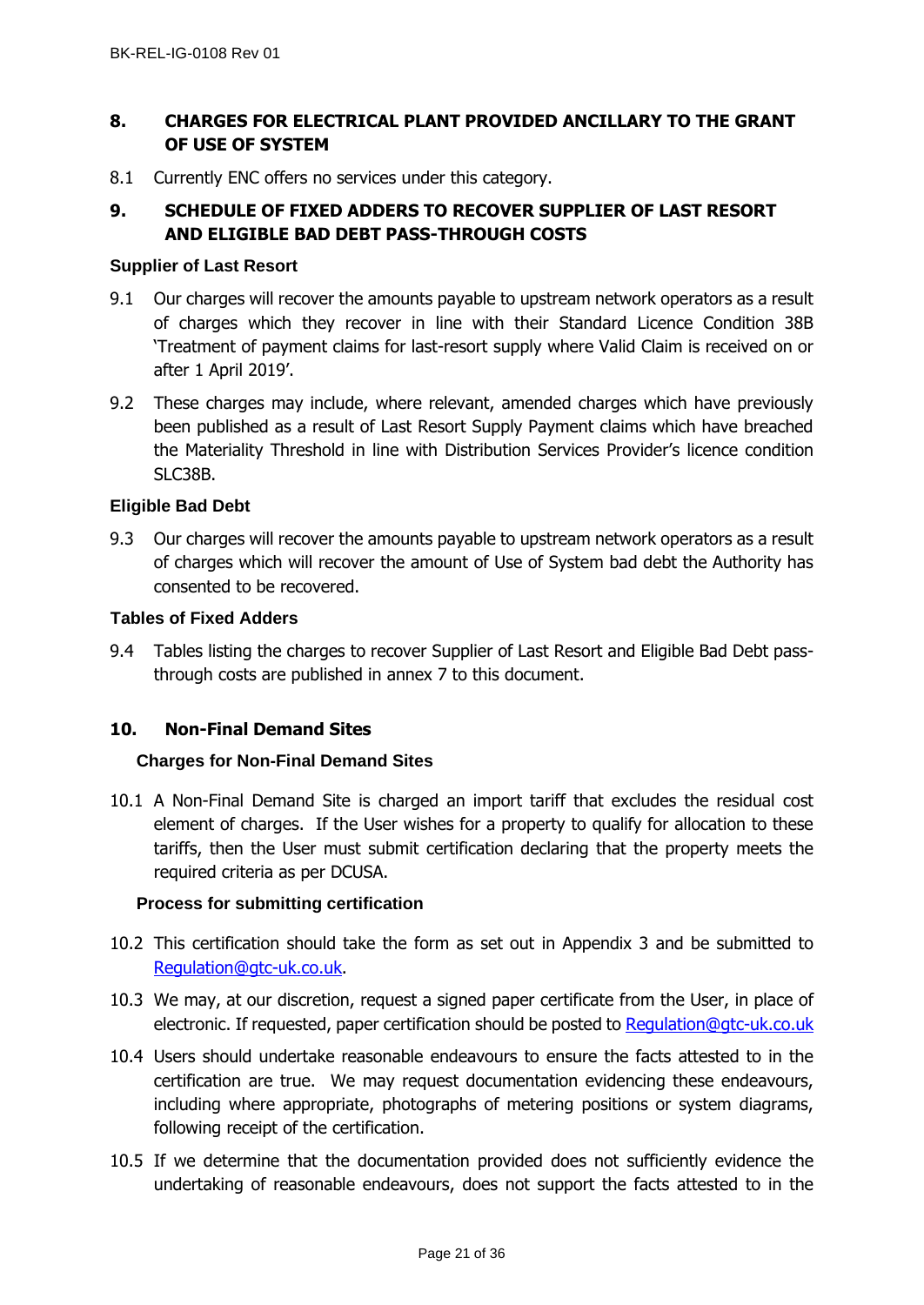certification, or if no documentation is received, we may at our discretion reject the certification as invalid. If the certification is rejected as invalid, then the property will not qualify as a Non-Final Demand Site.

## **Application of charges for Non-Final Demand Sites**

- 10.6 A property will only be deemed to qualify as a Non-Final Demand Site, and be allocated charges as such, from the date on which we receive valid certification.
- 10.7 If a property that has previously been certified as a Non-Final Demand Site no longer satisfies the criteria as per DCUSA, then the User must inform us immediately.
- 10.8 For a property that has been previously certified as a Non-Final Demand Site, we will continue to apply the relevant no residual import tariff without the requirement for further certification, except in any one of the following circumstances;
	- Where we have reason to believe that the property no longer qualifies as a Non-Final Demand Site; or
	- Significant time has passed since the certification was submitted; or
	- Where there is a change to the connection characteristics i.e. capacity change.

If such circumstances occur, we may request re-certification of the site, or reject the certification as invalid at our discretion.

- 10.9 When a property no longer meets the required criteria to qualify as a Non-Final Demand Site, we will change the allocation of charges accordingly from that point.
- 10.10Please refer to the section 'Incorrectly allocated charges' if you believe the property has been incorrectly not allocated charges as a Non-Final Demand Site.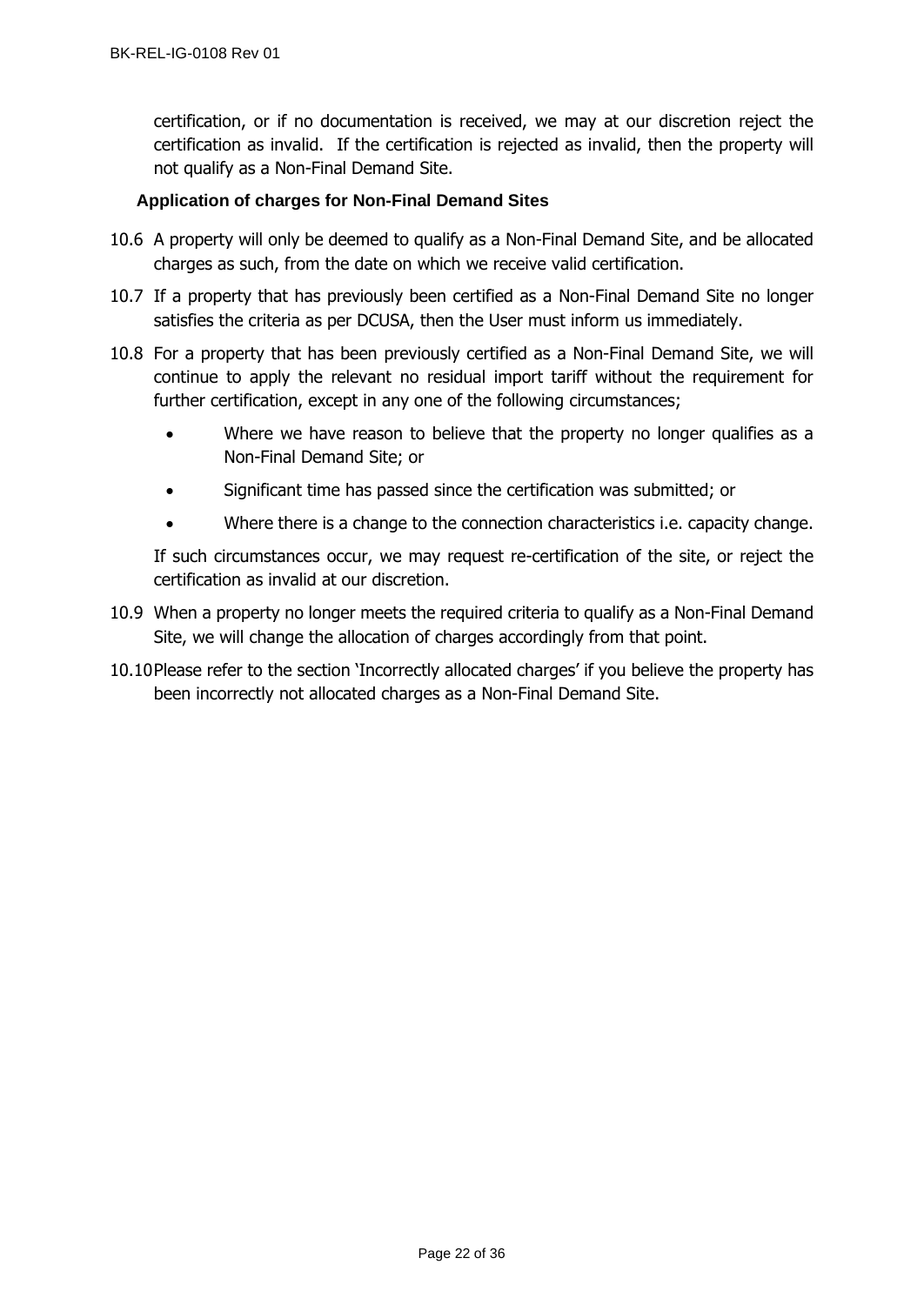# <span id="page-22-0"></span>**APPENDIX 1 - GLOSSARY**

The following definitions, which can extend to grammatical variations and cognate expressions, are included to aid understanding:

| <b>Term</b>                                                        | <b>Definition</b>                                                                                                                                                                                                                                                                                                                                                                                                                              |
|--------------------------------------------------------------------|------------------------------------------------------------------------------------------------------------------------------------------------------------------------------------------------------------------------------------------------------------------------------------------------------------------------------------------------------------------------------------------------------------------------------------------------|
| All-the-way Charge                                                 | A charge that is applicable to an end user rather than an<br>LDNO. An end user in this context is a Supplier/User who<br>has a registered MPAN or MSID and is using the<br>Distribution System to transport energy on behalf of a<br>Customer.                                                                                                                                                                                                 |
| <b>Balancing and Settlement</b><br>Code (BSC)                      | The BSC contains the governance arrangements for<br>electricity balancing and settlement in Great Britain. An<br>overview document is available from<br>www.elexon.co.uk                                                                                                                                                                                                                                                                       |
| <b>Balancing and Settlement</b><br>Code Procedure (BSCP)           | A document of that title, as established or adopted and<br>from time to time modified by the Panel in accordance with<br>The Code, setting out procedures to be complied with (by<br>Parties, Party Agents, BSC Agents, BSCCo, the Panel and<br>others)<br>and other<br>matters<br>relating<br>in,<br>the<br>to,<br>implementation of The Code.                                                                                                |
| <b>Distribution</b><br>Common<br>Charging<br>Methodology<br>(CDCM) | The CDCM used for calculating charges to Designated<br>Properties as required by standard licence condition 13A<br>of the electricity distribution licence.                                                                                                                                                                                                                                                                                    |
| <b>Connection Agreement</b>                                        | An agreement between an LDNO and a Customer which<br>provides that the customer has the right for its connected<br>installation to be and remain directly or indirectly<br>connected to that LDNO's Distribution System.                                                                                                                                                                                                                       |
| Central Volume Allocation<br>(CVA)                                 | As defined in the BSC                                                                                                                                                                                                                                                                                                                                                                                                                          |
| Customer                                                           | A person to whom a User proposes to supply, or for the<br>time being supplies, electricity through an exit point, or<br>from who, a User or any relevant exempt supplier, is<br>entitled to recover charges, compensation or an account of<br>profits in respect of electricity supplied through an exit<br>point;<br>or<br>A person from whom a User purchases, or proposes to<br>purchase, electricity, at an entry point (who may from time |
|                                                                    | to time be supplied with electricity as a Customer of that<br>User (or another electricity supplier) through an exit point).                                                                                                                                                                                                                                                                                                                   |
| EHV<br>Designated<br>Properties                                    | As defined in standard condition 13B of the electricity<br>distribution licence.                                                                                                                                                                                                                                                                                                                                                               |
| <b>Designated Properties</b>                                       | As defined in standard condition 13A of the electricity<br>distribution licence.                                                                                                                                                                                                                                                                                                                                                               |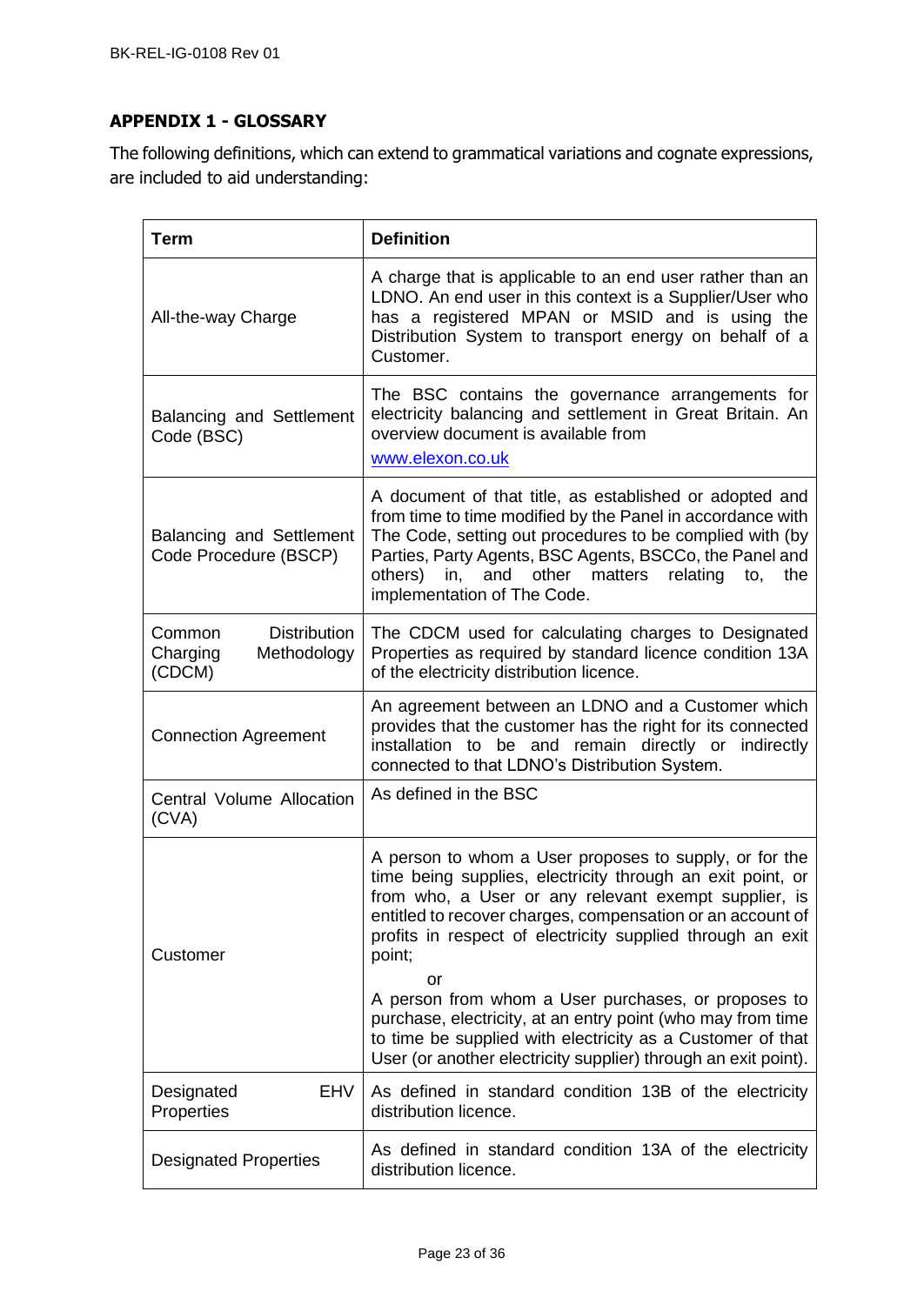| ⊺erm                                                                              | <b>Definition</b>                                                                                                                                                                                                                                                    |
|-----------------------------------------------------------------------------------|----------------------------------------------------------------------------------------------------------------------------------------------------------------------------------------------------------------------------------------------------------------------|
| Connection<br><b>Distribution</b><br>of System<br>Use<br>and<br>Agreement (DCUSA) | The DCUSA is a multi-party contract between the licensed<br>electricity distributors, suppliers, generators and Offshore<br>Transmission Owners of Great Britain.<br>It is a requirement that all electricity distributors and<br>suppliers become parties to DCUSA. |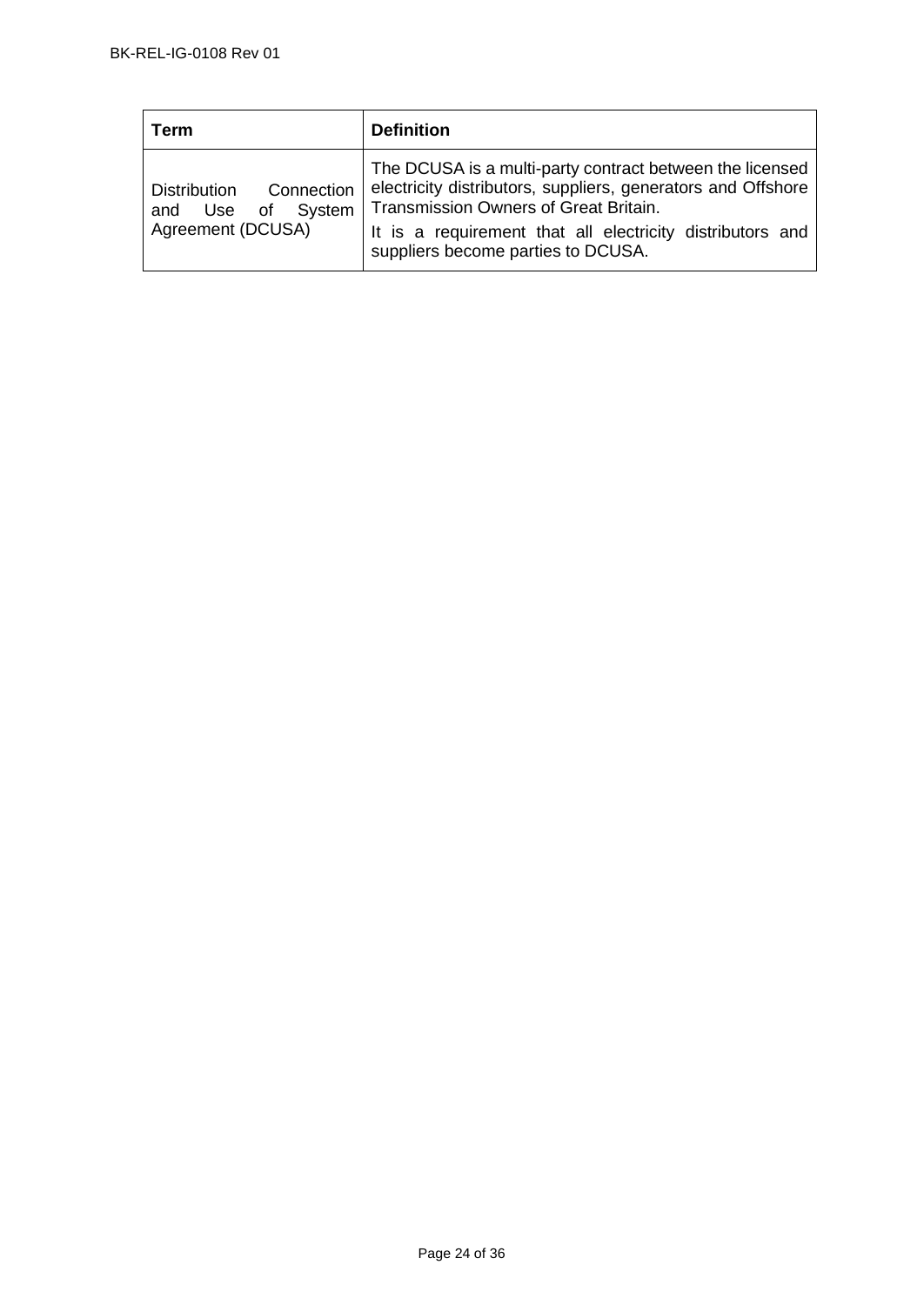|                        |    |                                                                                  | These are unique IDs that can be used, with reference to<br>the MPAN, to identify your LDNO. The charges for other |
|------------------------|----|----------------------------------------------------------------------------------|--------------------------------------------------------------------------------------------------------------------|
|                        |    | network operators can be found on their website.                                 |                                                                                                                    |
|                        | ID | <b>Distribution</b><br><b>Service Area</b>                                       | Company                                                                                                            |
|                        | 10 | East of England                                                                  | <b>UK Power Networks</b>                                                                                           |
|                        | 11 | <b>East Midlands</b>                                                             | Western<br>Power<br>Distribution                                                                                   |
|                        | 12 | London                                                                           | <b>UK Power Networks</b>                                                                                           |
|                        | 13 | Merseyside<br>and<br><b>North Wales</b>                                          | <b>Scottish Power</b>                                                                                              |
|                        | 14 | <b>Midlands</b>                                                                  | Western<br>Power<br><b>Distribution</b>                                                                            |
|                        | 15 | Northern                                                                         | Northern Powergrid                                                                                                 |
|                        | 16 | North Western                                                                    | <b>Electricity North West</b>                                                                                      |
|                        | 17 | Scottish<br>Hydro<br>Electric<br>(and<br>embedded<br>networks in other<br>areas) | Scottish<br>Hydro<br>Electric<br>Power Distribution plc                                                            |
|                        | 18 | South Scotland                                                                   | <b>Scottish Power</b>                                                                                              |
|                        | 19 | South<br>East<br>England                                                         | <b>UK Power Networks</b>                                                                                           |
| <b>Distributor IDs</b> | 20 | Southern<br>Electric<br>embedded<br>(and<br>networks in other<br>areas)          | Southern Electric Power<br>Distribution plc                                                                        |
|                        | 21 | South Wales                                                                      | Western<br>Power<br><b>Distribution</b>                                                                            |
|                        | 22 | South Western                                                                    | Western<br>Power<br>Distribution                                                                                   |
|                        | 23 | Yorkshire                                                                        | Northern Powergrid                                                                                                 |
|                        | 24 | All                                                                              | Independent<br>Power<br><b>Networks</b>                                                                            |
|                        | 25 | All                                                                              | <b>ESP Electricity</b>                                                                                             |
|                        | 26 | All                                                                              | Last Mile Electricity Limited                                                                                      |
|                        | 27 | All                                                                              | The<br>Electricity<br><b>Network</b><br>Company Ltd                                                                |
|                        | 29 | All                                                                              | Energy<br>Harlaxton<br><b>Networks</b>                                                                             |
|                        | 30 | All                                                                              | Leep Electricity Networks<br>Ltd                                                                                   |
|                        | 31 | All                                                                              | <b>UK Power Distribution Ltd</b>                                                                                   |
|                        | 32 | All                                                                              | Energy Assets Networks<br>Limited                                                                                  |
|                        | 33 | All                                                                              | Eclipse Power Networks<br>Limited                                                                                  |
|                        | 34 | All                                                                              | Murphy Power Distribution<br>Limited                                                                               |
|                        | 35 | All                                                                              | Fulcrum Electricity Assets<br>Limited                                                                              |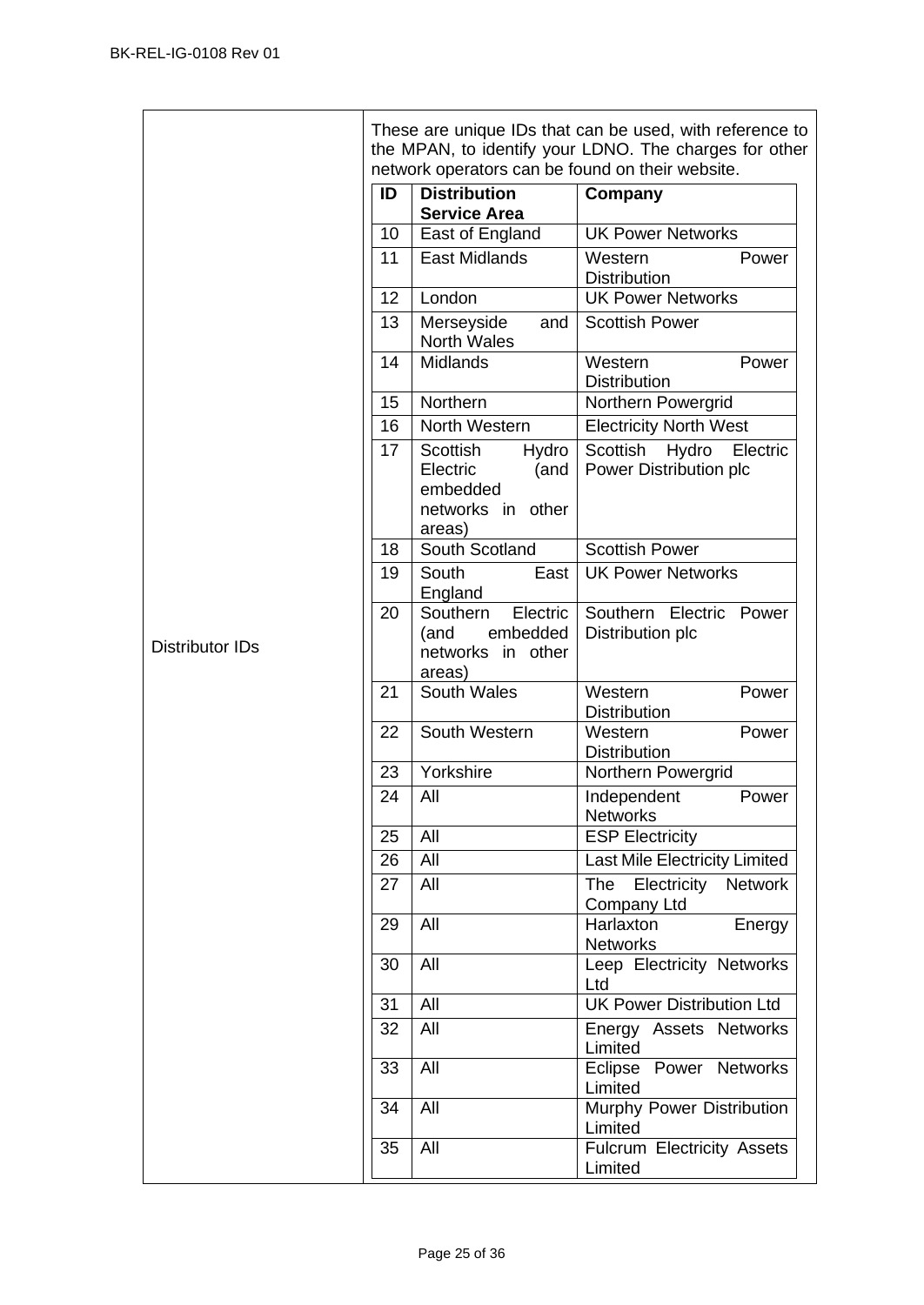| <b>Term</b>                                             | <b>Definition</b>                                                                                                                                                                                                               |                                                                                                                                                                                                                                                                                                                                                                                                                                                                                                                                                                                                                                                                                   |  |
|---------------------------------------------------------|---------------------------------------------------------------------------------------------------------------------------------------------------------------------------------------------------------------------------------|-----------------------------------------------------------------------------------------------------------------------------------------------------------------------------------------------------------------------------------------------------------------------------------------------------------------------------------------------------------------------------------------------------------------------------------------------------------------------------------------------------------------------------------------------------------------------------------------------------------------------------------------------------------------------------------|--|
|                                                         | 36<br>All                                                                                                                                                                                                                       | <b>Networks</b><br>Vattenfall<br>Limited                                                                                                                                                                                                                                                                                                                                                                                                                                                                                                                                                                                                                                          |  |
| <b>Network</b><br><b>Distribution</b><br>Operator (DNO) | An electricity distributor that operates one of the 14<br>distribution services areas and in whose electricity<br>distribution licence the requirements of Section B of the<br>standard conditions of that licence have effect. |                                                                                                                                                                                                                                                                                                                                                                                                                                                                                                                                                                                                                                                                                   |  |
| <b>Distribution Services Area</b>                       | distribution services.                                                                                                                                                                                                          | The area specified by the Gas and Electricity Markets<br>Authority within which each DNO must provide specified                                                                                                                                                                                                                                                                                                                                                                                                                                                                                                                                                                   |  |
| <b>Distribution System</b>                              | for the distribution of electricity from:<br>points<br>to the points of delivery to:<br>its<br>transmission<br>licensee within England and Wales)<br>transmission system.                                                       | The system consisting (wholly or mainly) of electric lines<br>owned or operated by an authorised distributor that is used<br>• Grid Supply Points or generation sets or other entry<br>• Customers or Users or any transmission licensee in<br>capacity as operator of that<br>licensee's<br>transmission system or the Great Britain (GB)<br>transmission system and includes any remote<br>assets (owned by a transmission<br>that are operated by that authorised distributor and any<br>electrical plant, electricity meters, and metering equipment<br>owned or operated by it in connection with the distribution<br>of electricity but does not include any part of the GB |  |
| <b>EHV Distribution Charging</b><br>Methodology (EDCM)  | 13B of the Electricity Distribution Licence.                                                                                                                                                                                    | The EDCM used for calculating charges to Designated<br>EHV Properties as required by standard licence condition                                                                                                                                                                                                                                                                                                                                                                                                                                                                                                                                                                   |  |
| <b>Distribution</b><br>Electricity<br>Licence           |                                                                                                                                                                                                                                 | The Electricity Distribution Licence granted or treated as<br>granted pursuant to section 6(1) of the Electricity Act 1989.                                                                                                                                                                                                                                                                                                                                                                                                                                                                                                                                                       |  |
| <b>Electricity Distributor</b>                          | Licence to distribute electricity.                                                                                                                                                                                              | Any person who is authorised by an Electricity Distribution                                                                                                                                                                                                                                                                                                                                                                                                                                                                                                                                                                                                                       |  |
| <b>Embedded Network</b>                                 | and embedded within another Distribution System.                                                                                                                                                                                | An electricity Distribution System operated by an LDNO                                                                                                                                                                                                                                                                                                                                                                                                                                                                                                                                                                                                                            |  |
| Engineering<br>Recommendation P2/6                      | Distribution Licence.                                                                                                                                                                                                           | A document of the Energy Networks Association, which<br>defines planning standards for security of supply and is<br>referred to in standard licence condition 24 of the Electricity                                                                                                                                                                                                                                                                                                                                                                                                                                                                                               |  |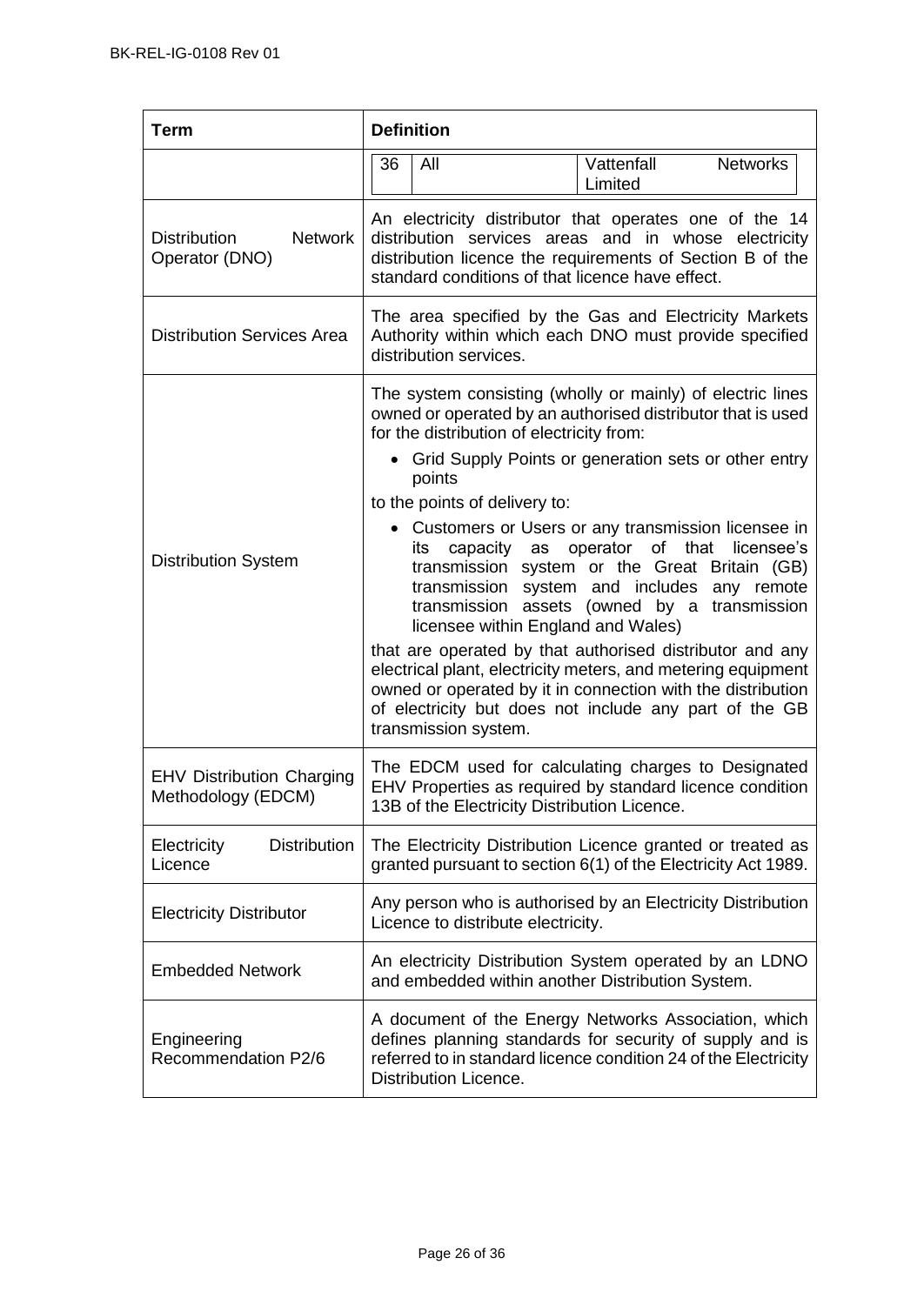| <b>Term</b>                                                | <b>Definition</b>                                                                                                                                                                                                                                                                      |
|------------------------------------------------------------|----------------------------------------------------------------------------------------------------------------------------------------------------------------------------------------------------------------------------------------------------------------------------------------|
| <b>Entry Point</b>                                         | A boundary point at which electricity is exported onto a<br>Distribution System from a connected installation or from<br>another Distribution System, not forming part of the total<br>system (boundary point and total system having the<br>meaning given to those terms in the BSC). |
| <b>Exit Point</b>                                          | A point of connection at which a supply of electricity may<br>flow from the Distribution System to the Customer's<br>installation or User's installation or the Distribution System<br>of another person.                                                                              |
| Extra-High Voltage (EHV)                                   | Nominal voltages of 22kV and above.                                                                                                                                                                                                                                                    |
| <b>Final Demand Site</b>                                   | As defined in DCUSA Schedule 32.                                                                                                                                                                                                                                                       |
| Gas<br>and<br>Electricity<br>Markets Authority (GEMA)      | As established by the Utilities Act 2000.                                                                                                                                                                                                                                              |
| Grid Supply Point (GSP)                                    | between the National Grid<br>metered connection<br>A<br>Electricity Transmission<br>system and the licensee's<br>Distribution System at which electricity flows to or from the<br>Distribution System.                                                                                 |
| <b>GSP Group</b>                                           | A distinct electrical system that is supplied from one or<br>more GSPs for which total supply into the GSP Group can<br>be determined for each half hour.                                                                                                                              |
| High Voltage (HV)                                          | Nominal voltages of at least 1kV and less than 22kV.                                                                                                                                                                                                                                   |
| Settlement<br>Invalid<br>Combination                       | A Settlement combination that is not recognised as a valid<br>combination<br>market<br>domain<br>in.<br>data<br>see<br>https://www.elexonportal.co.uk/MDDVIEWER.                                                                                                                       |
| <b>kVA</b>                                                 | Kilovolt amperes.                                                                                                                                                                                                                                                                      |
| kVArh                                                      | Kilovolt ampere reactive hour.                                                                                                                                                                                                                                                         |
| kW                                                         | Kilowatt.                                                                                                                                                                                                                                                                              |
| kWh                                                        | Kilowatt hour (equivalent to one "unit" of electricity).                                                                                                                                                                                                                               |
| <b>Distribution</b><br>Licensed<br>Network Operator (LDNO) | The holder of a licence in respect of electricity distribution<br>activities in Great Britain.                                                                                                                                                                                         |
| Line Loss Factor (LLF)                                     | The factor that is used in Settlement to adjust the Metering<br>System volumes to take account of losses on the<br>Distribution System.                                                                                                                                                |
| Line Loss Factor Class<br>(LLFC)                           | An identifier assigned to an SVA metering system which is<br>used to assign the LLF and Use of System Charges.                                                                                                                                                                         |
| <b>Load Factor</b>                                         | annual consumption (kWh)<br>$maximum\ demand\ (kW) \times hours\ in\ year$                                                                                                                                                                                                             |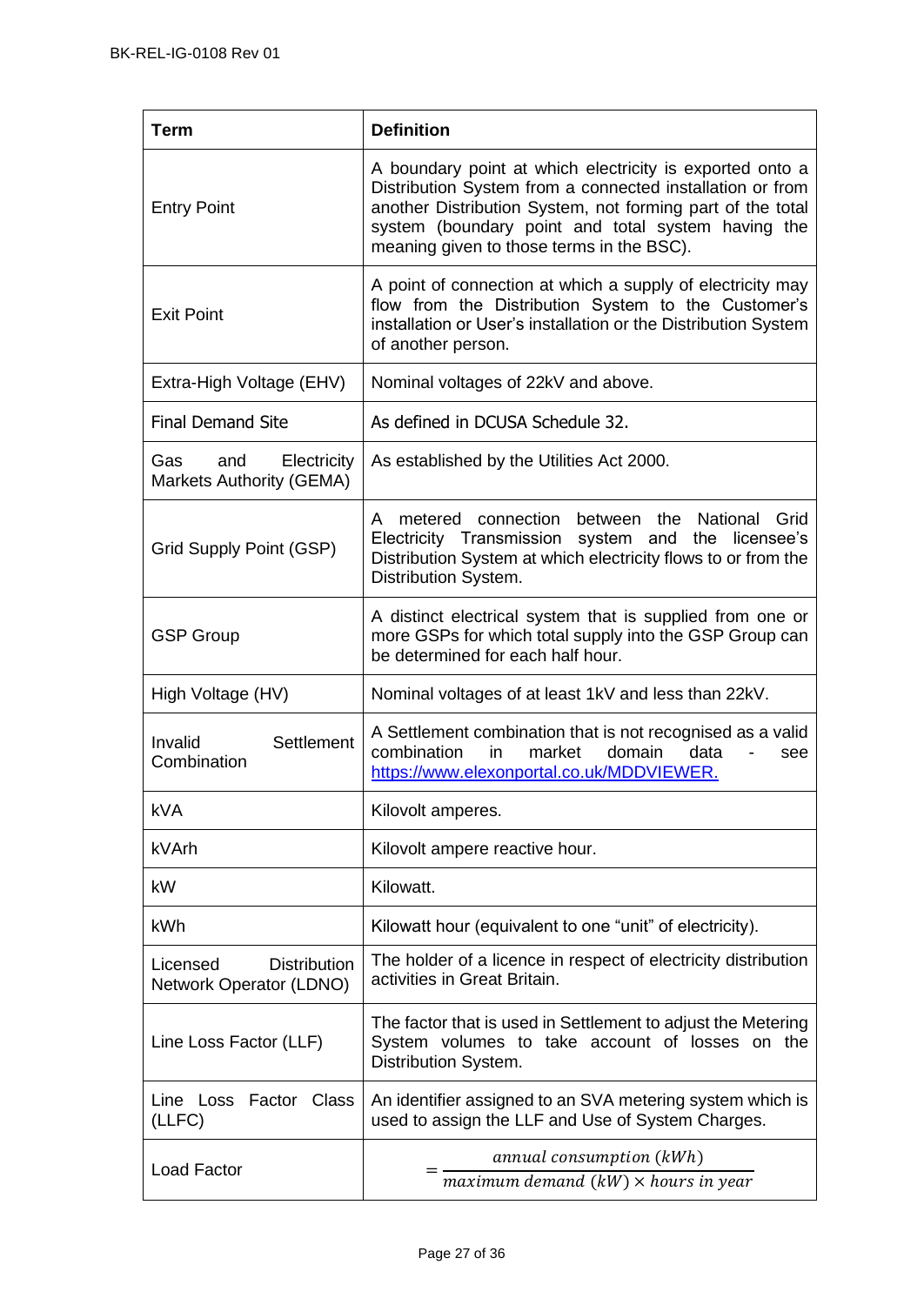| <b>Term</b>                       | <b>Definition</b>                                                                                                                                                                                                                                                                                                                                                                                                                                                                                                                                                                                                                                                                                                                                                                          |
|-----------------------------------|--------------------------------------------------------------------------------------------------------------------------------------------------------------------------------------------------------------------------------------------------------------------------------------------------------------------------------------------------------------------------------------------------------------------------------------------------------------------------------------------------------------------------------------------------------------------------------------------------------------------------------------------------------------------------------------------------------------------------------------------------------------------------------------------|
| Low Voltage (LV)                  | Nominal voltages below 1kV.                                                                                                                                                                                                                                                                                                                                                                                                                                                                                                                                                                                                                                                                                                                                                                |
| Domain<br>Market<br>Data<br>(MDD) | MDD is a central repository of reference data available to<br>all Users involved in Settlement. It is essential to the<br>operation of SVA trading arrangements.                                                                                                                                                                                                                                                                                                                                                                                                                                                                                                                                                                                                                           |
| Maximum Export Capacity<br>(MEC)  | The MEC of apparent power expressed in kVA that has<br>been agreed can flow through the entry point to the<br>Distribution System from the Customer's installation as<br>specified in the Connection Agreement.                                                                                                                                                                                                                                                                                                                                                                                                                                                                                                                                                                            |
| Maximum Import Capacity<br>(MIC)  | The MIC of apparent power expressed in kVA that has<br>been agreed can flow through the exit point from the<br>Distribution System to the Customer's installation as<br>specified in the Connection Agreement.                                                                                                                                                                                                                                                                                                                                                                                                                                                                                                                                                                             |
| <b>Measurement Class</b>          | A classification of metering systems used in the BSC which<br>indicates how consumption is measured, i.e.:<br>Measurement class $A$ – non-half-hourly metering<br>equipment;<br>Measurement class B – non-half-hourly unmetered<br>supplies;<br>Measurement class C - half-hourly metering<br>equipment at or above 100kW premises;<br>Measurement class $D -$ half-hourly unmetered<br>supplies;<br>Measurement class $E -$ half-hourly metering<br>equipment below 100kW premises with CT;<br>Measurement class $F - \text{half}$ hourly metering<br>equipment at below 100kW premises with CT or<br>whole current, and at domestic premises; and<br>Measurement class G - half hourly metering<br>equipment at below 100kW premises with whole<br>current and not at domestic premises. |
| Timeswitch Code<br>Meter<br>(MTC) | MTCs are three digit codes allowing suppliers to identify<br>the metering installed in Customers' premises.<br>They<br>indicate whether the meter is single or multi-rate, pre-<br>payment or credit, or whether it is 'related' to another<br>meter. Further information can be found in MDD.                                                                                                                                                                                                                                                                                                                                                                                                                                                                                             |
| <b>Metering Point</b>             | The point at which electricity that is exported to or imported<br>from the licensee's Distribution System is measured, is<br>deemed to be measured, or is intended to be measured<br>and which is registered pursuant to the provisions of the<br>MRA. For the purposes of this statement, GSPs are not<br>'metering points'.                                                                                                                                                                                                                                                                                                                                                                                                                                                              |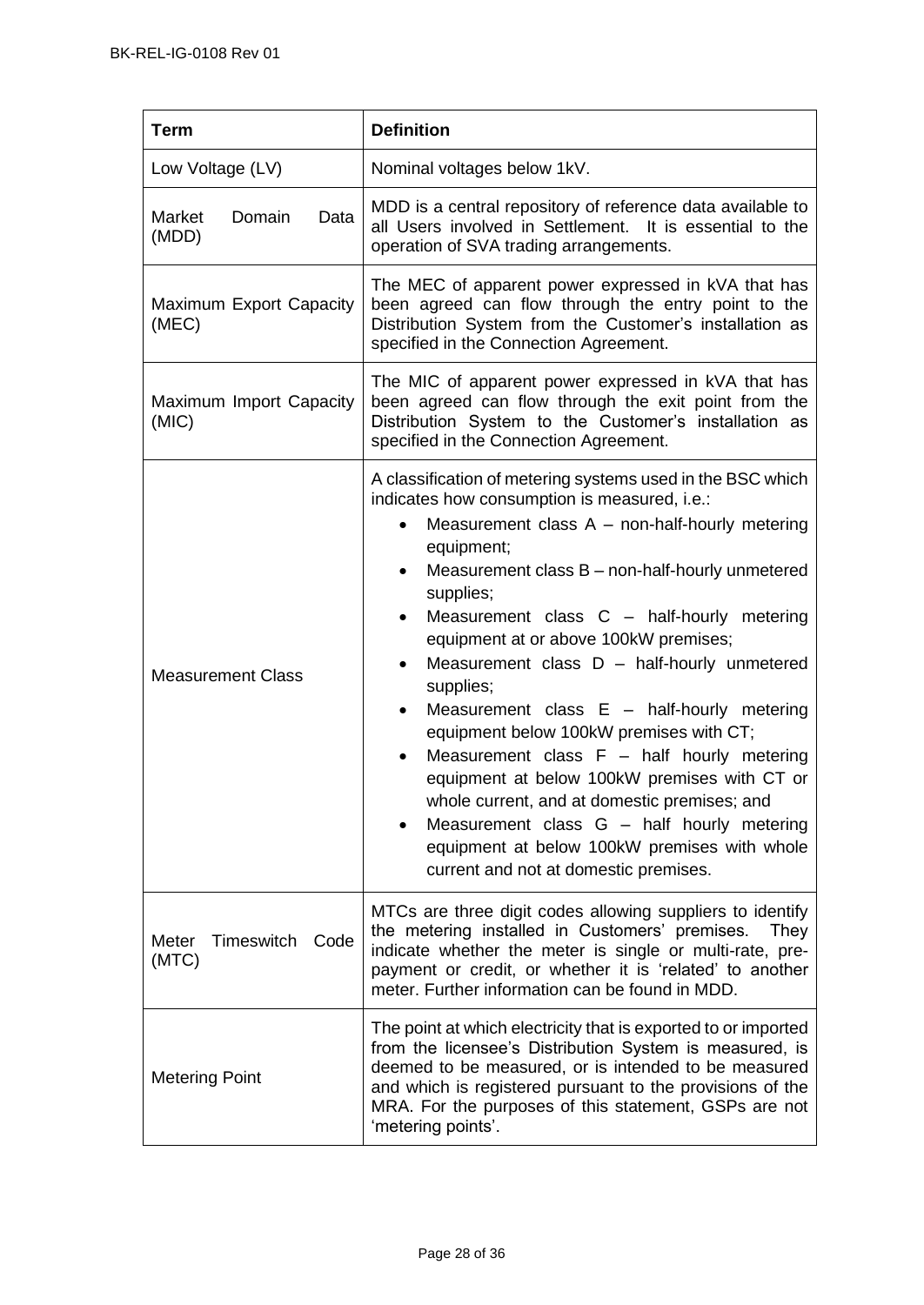| <b>Term</b>                                             | <b>Definition</b>                                                                                                                                                                                                          |
|---------------------------------------------------------|----------------------------------------------------------------------------------------------------------------------------------------------------------------------------------------------------------------------------|
| Metering<br>Point<br>Administration<br>Number<br>(MPAN) | A number relating to a Metering Point under the MRA.                                                                                                                                                                       |
| <b>Metering System</b>                                  | Particular commissioned metering equipment installed for<br>the purposes of measuring the quantities of exports and/or<br>imports at the exit point or entry point.                                                        |
| Metering System Identifier<br>(MSID)                    | MSID is a term used throughout the BSC and its subsidiary<br>documents and has the same meaning as MPAN as used<br>under the MRA.                                                                                          |
| Registration<br>Master<br>Agreement (MRA)               | The MRA is an Agreement that sets out terms for the<br>provision of Metering Point Administration Services<br>(MPAS) Registrations, and procedures in relation to the<br>Change of Supplier to any premise/metering point. |
| <b>Nested Networks</b>                                  | This refers to a situation where there is more than one level<br>of Embedded Network and therefore nested Distribution<br>Systems between LDNOs (e.g. host DNO→primary nested<br>DNO→ secondary nested DNO→customer).      |
| <b>Non-Final Demand Site</b>                            | As defined in DCUSA Schedule 32.                                                                                                                                                                                           |
| Ofgem                                                   | Office of Gas and Electricity Markets - Ofgem is governed<br>by GEMA and is responsible for the regulation of the<br>distribution companies.                                                                               |
| Profile Class (PC)                                      | A categorisation applied to NHH MPANs and used in<br>Settlement to group Customers with similar consumption<br>patterns to enable the calculation of consumption profiles.                                                 |
| Settlement                                              | The determination and settlement of amounts payable in<br>respect of charges (including reconciling charges) in<br>accordance with the BSC.                                                                                |
| Settlement Class (SC)                                   | The combination of Profile Class, Line Loss Factor Class,<br>Standard<br>Time<br>Pattern<br>Regime<br>and<br>Settlement<br>Configuration, by Supplier within a GSP group and used<br>for Settlement.                       |
| Standard<br>Settlement<br>Configuration (SSC)           | A standard metering configuration relating to a specific<br>combination of Time Pattern Regimes.                                                                                                                           |
| Supercustomer                                           | The method of billing Users for use of system on an<br>aggregated basis, grouping together consumption and<br>standing charges for all similar NHH metered Customers<br>or aggregated HH metered Customers.                |
| <b>DU<sub>o</sub>S</b><br>Supercustomer<br>Report       | A report of profiled data by Settlement Class providing<br>counts of MPANs and units consumed.                                                                                                                             |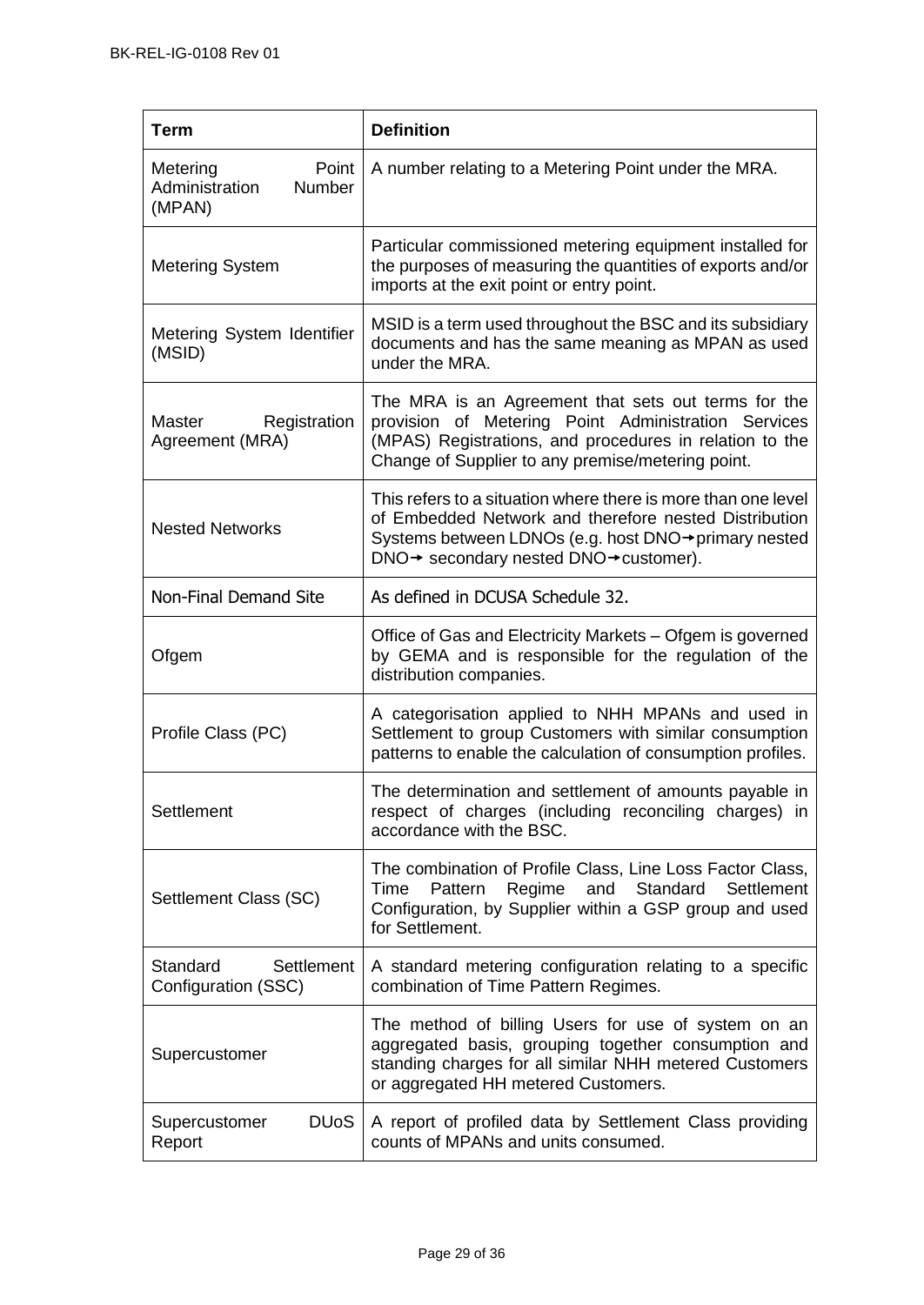| Term                                                         | <b>Definition</b>                                                                                                                                                                                            |
|--------------------------------------------------------------|--------------------------------------------------------------------------------------------------------------------------------------------------------------------------------------------------------------|
| Supplier                                                     | An organisation with a supply licence responsible for<br>electricity supplied to and/or exported from a metering<br>point.                                                                                   |
| Supplier Volume Allocation   As defined in the BSC.<br>(SVA) |                                                                                                                                                                                                              |
| Time<br>Pattern<br>Regime<br>(TPR)                           | The pattern of switching behaviour through time that one<br>or more meter registers follow.                                                                                                                  |
| <b>Unmetered Supplies</b>                                    | Exit points deemed to be suitable as unmetered supplies<br>as permitted in the Electricity (Unmetered Supply)<br>Regulations 2001 and where operated in accordance with<br>BSC procedure 520 <sup>11</sup> . |
| Use of System Charges                                        | Charges which are applicable to those parties which use<br>the Distribution System.                                                                                                                          |
| User                                                         | Someone that has a use of system agreement with the<br>LDNO e.g. a supplier, generator or other LDNO.                                                                                                        |

 $11$  Balancing and Settlement Code Procedures are available from <http://www.elexon.co.uk/pages/bscps.aspx>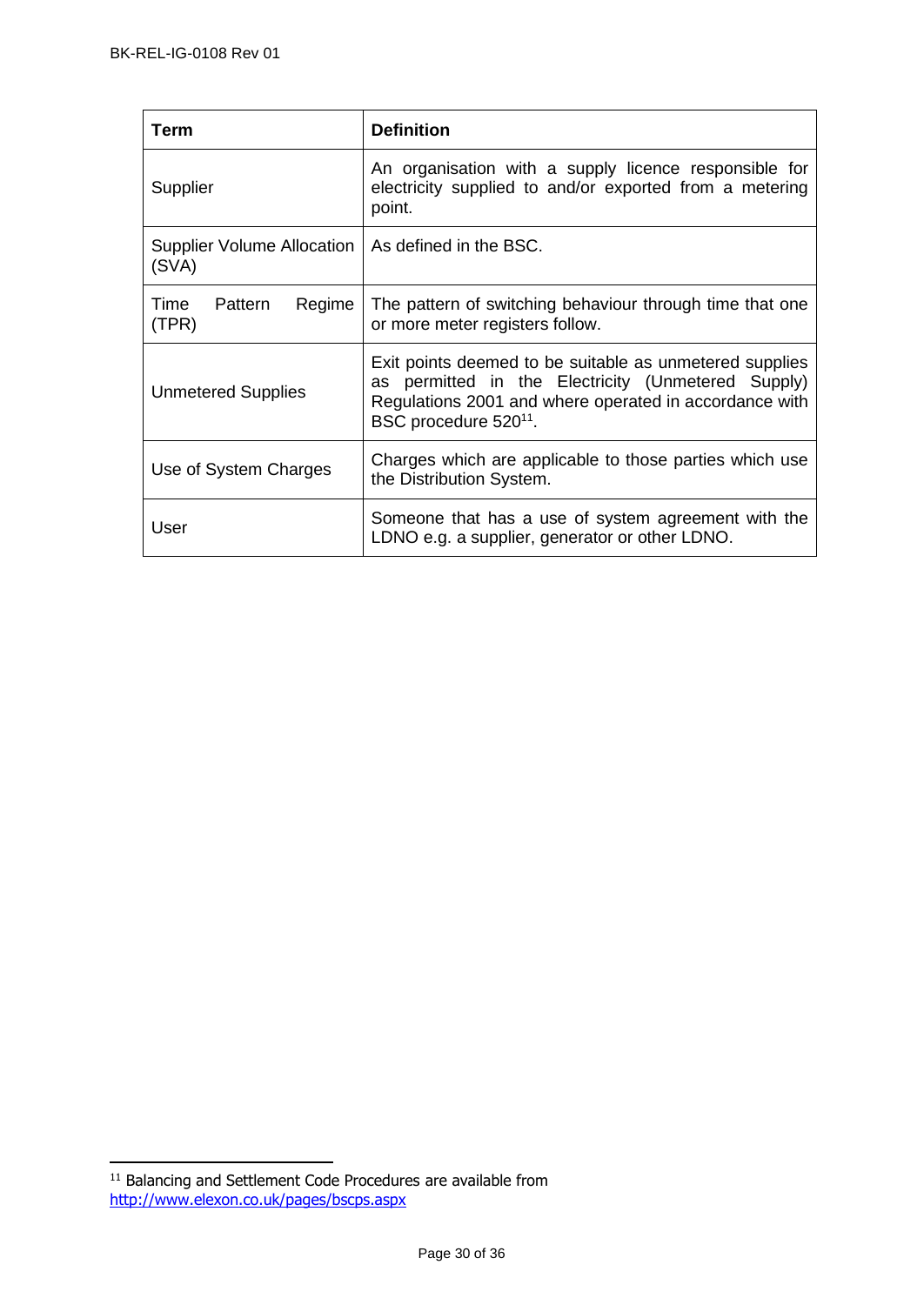## <span id="page-30-0"></span>**APPENDIX 2 - GUIDANCE NOTES<sup>12</sup>**

#### <span id="page-30-1"></span>**Background**

- 2.1 The electricity bill from your Supplier contains an element of charge to cover electricity distribution costs. This distribution charge covers the cost of operating and maintaining a safe and reliable Distribution System that forms the 'wires' that transport electricity between the national transmission system and end users such as homes and businesses. Our Distribution System includes overhead lines, underground cables, as well as substations and transformers.
- 2.2 In most cases, your Supplier is invoiced for the distribution charge and this is normally part of your total bill. In some cases, for example business users, the supplier may pass through the distribution charge as an identifiable line item on the electricity bill.
- 2.3 Where electricity is generated at a property your Supplier may receive a credit for energy that is exported on to the Distribution System. These credits are intended to reflect that the exported generation may reduce the need for traditional demand led reinforcement of the Distribution System.
- 2.4 Understanding your distribution charges could help you reduce your costs and increase your credits. This is achieved by understanding the components of the charge to help you identify whether there may be opportunities to change the way you use the Distribution System.

#### <span id="page-30-2"></span>**Meter point administration**

- 2.5 We are responsible for managing the electricity supply points that are connected to our Distribution System. Typically, every supply point is identified by a Meter Point Administration Number (MPAN). A few supply points may have more than one MPAN depending on the metering configuration (e.g. a school which may have an MPAN for the main supply and an MPAN for catering).
- 2.6 The full MPAN is a 21 digit number, preceded by an 'S'. The MPAN applicable to a supply point is found on the electricity bill from your Supplier. This number enables you to establish who your electricity distributor is, details of the characteristics of the supply and importantly the distribution charges that are applicable to your premise.
- 2.7 The 21-digit number is normally presented in two sections as shown in the following diagram. The top section is supplementary data which gives information about the characteristics of supply, while the bottom 'core' is the unique identifier.

 $12$  These guidance notes are provided for additional information and do not form part of the application of charges.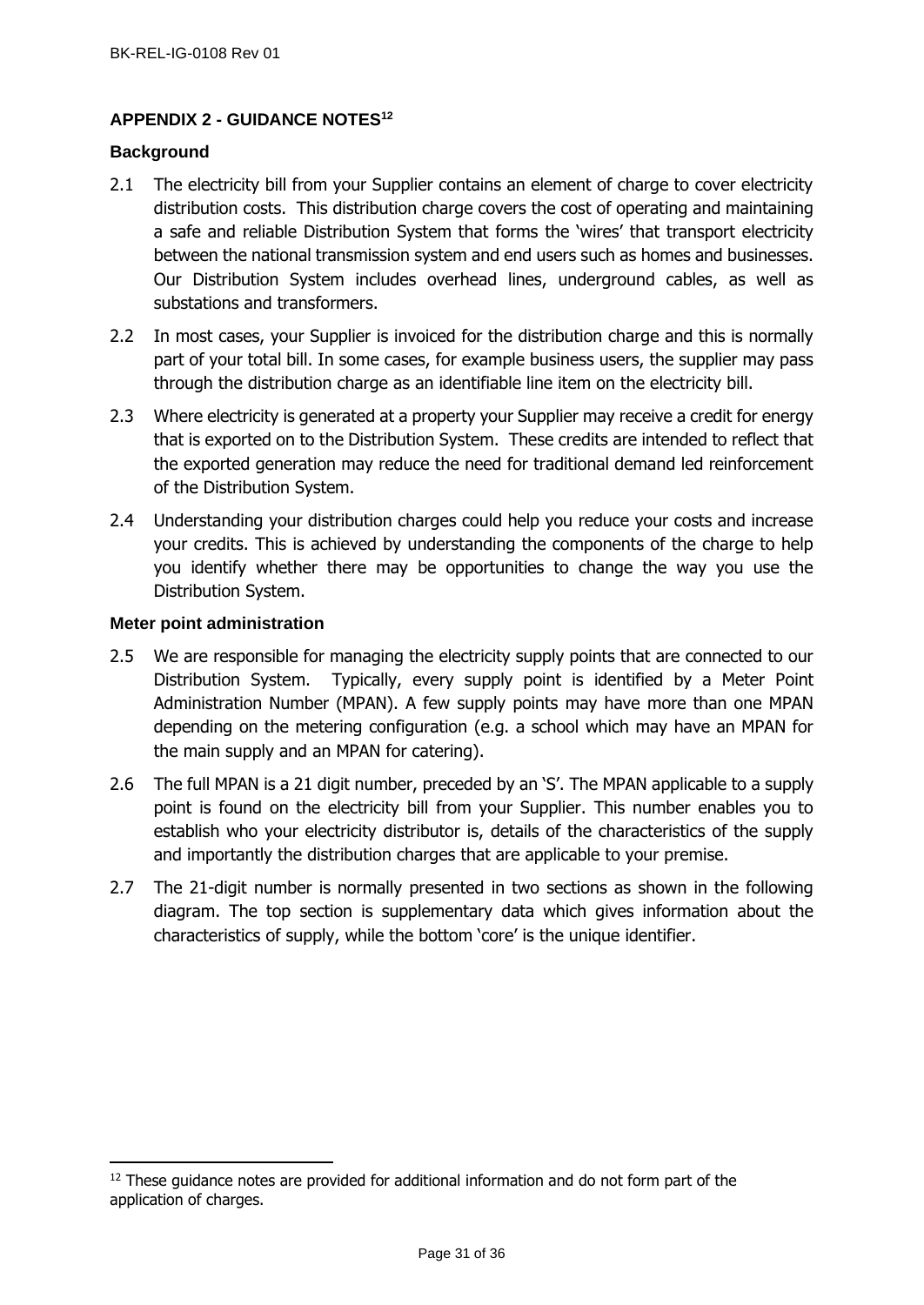## Full MPAN diagram



- 2.8 Generally, you will only need to know the Distributor ID and line loss factor class to identify the distribution charges for your premise. However, there are some premises where charges are specific to that site. In these instances, the charges are identified by the core MPAN. The Distributor ID for ENC is 27. Other Distributor IDs can be referenced in the glossary.
- 2.9 Additionally, it can be useful to understand the profile class provided in the supplementary data. The profile class will be a number between 00 and 08. The following list provides details of the allocation of profile classes to types of customers:
	- '01' Domestic customers with unrestricted supply
	- '02' Domestic customers with restricted load, for example off-peak heating
	- '03' Non-domestic customers with unrestricted supply
	- '04' Non-domestic customers with restricted load, for example off-peak heating
	- '05' Non-domestic maximum demand customers with a Load Factor of less than 20%
	- '06' Non-domestic maximum demand customers with a Load Factor between 20% and 30%
	- '07' Non-domestic maximum demand customers with a Load Factor between 30% and 40%
	- '08' Non-domestic maximum demand customers with a Load Factor over 40% or non-half-hourly metered generation customers
	- '00' Half-hourly metered demand and generation customers
- 2.10 Unmetered Supplies will be allocated to profile class 01, 08 and 00 depending on the type of load or the measurement method of the load.
- 2.11 The allocation of the profile class will affect your charges. If you feel that you have been allocated the wrong profile class, please contact your Supplier as they are responsible for this.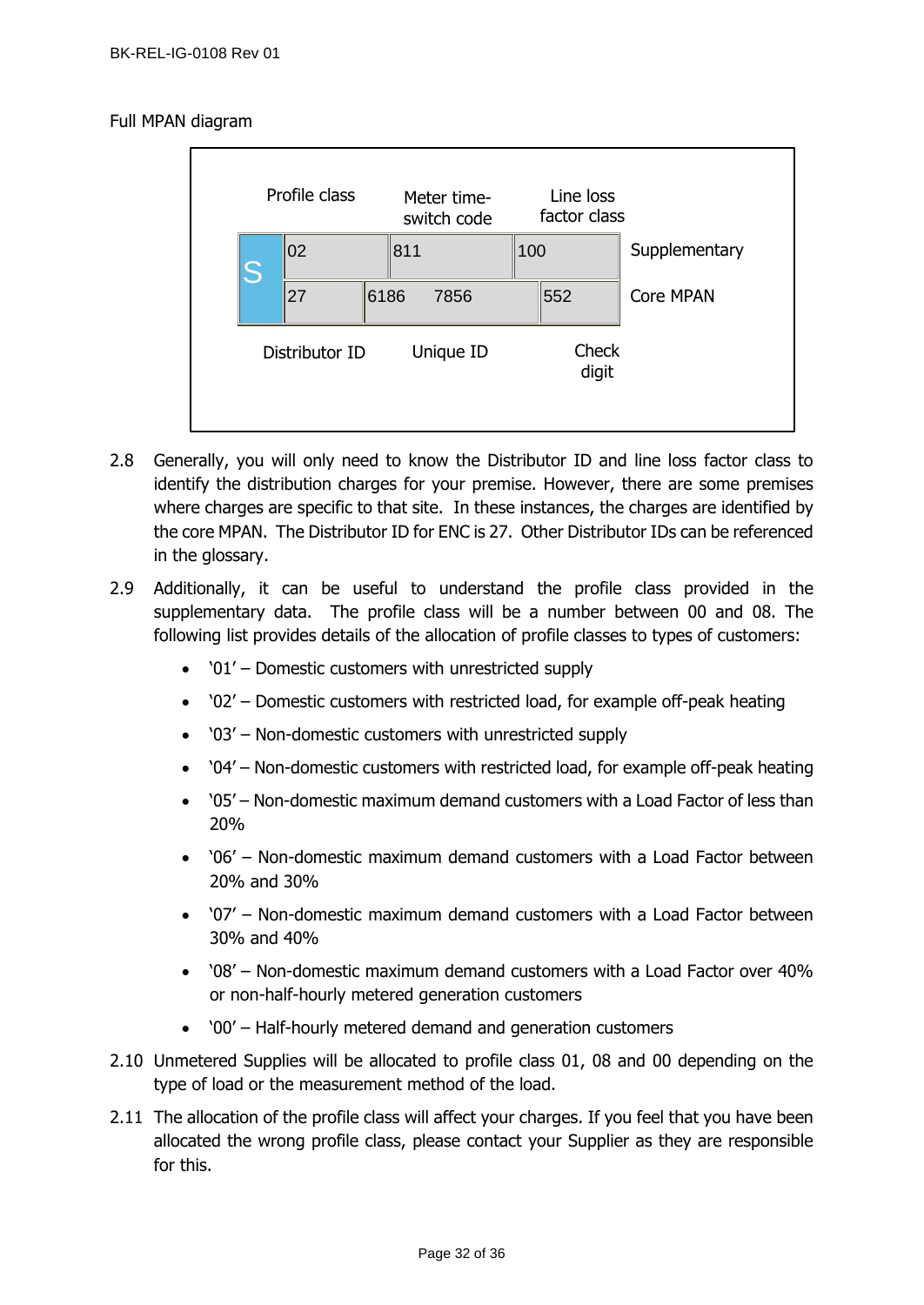## <span id="page-32-0"></span>**Your charges**

- 2.12 All distribution charges that relate to our Distributor ID 27 are provided in this statement.
- 2.13 You can identify your charges by referencing your line loss factor class, from Annex 1. If the MPAN is for a Designated EHV Property, then the charges will be found in Annex 2. In a few instances, the charges maybe contained in Annex 3. When identifying charges in Annex 2, please note that some line loss factor classes have more than one charge. In this instance you will need to select the correct charge by cross referencing with the core MPAN provided in the table.
- 2.14 Once you have identified which charge structure applies to your MPAN then you will be able to calculate an estimate of your distribution charge using the calculator provided in the spreadsheet 'Schedule of charges and other tables' found in the sheet called 'Charge Calculator'. This spreadsheet can be downloaded from [http://www.gtc-uk.co.uk/about](http://www.gtc-uk.co.uk/about-us/our-regulated-businesses)[us/our-regulated-businesses](http://www.gtc-uk.co.uk/about-us/our-regulated-businesses).

### <span id="page-32-1"></span>**Reducing your charges**

- 2.15 The most effective way to reduce your energy charges is to reduce your consumption by switching off or using more energy efficient appliances. However, there are also other potential opportunities to reduce your distribution charges; for example, it may be beneficial to shift demand or generation to a better time period. Demand use is likely to be cheaper outside peak periods and generation credits more beneficial, although the ability to directly benefit will be linked to the structure of your supply charges.
- 2.16 The calculator mentioned above provides the opportunity to establish a forecast of the change in distribution charges that could be achieved if you are able to change any of the consumption related inputs.

### <span id="page-32-2"></span>**Reactive power and reactive power charges**

- 2.17 Reactive power is a separately charged component of connections that are half-hourly metered. Reactive power charges are generally avoidable if 'best practice' design of the properties' electrical installation has been provided in order to maintain a power factor between 0.95 and unity at the Metering Point.
- 2.18 Reactive Power (kVArh) is the difference between working power (active power measured in kW) and total power consumed (apparent power measured in kVA). Essentially it is a measure of how efficiently electrical power is transported through an electrical installation or a Distribution System.
- 2.19 Power flowing with a power factor of unity results in the most efficient loading of the Distribution System. Power flowing with a power factor of less than 0.95 results in much higher losses in the Distribution System, a need to potentially provide higher capacity electrical equipment and consequently a higher bill for you, the consumer. A comparatively small improvement in power factor can bring about a significant reduction in losses since losses are proportional to the square of the current.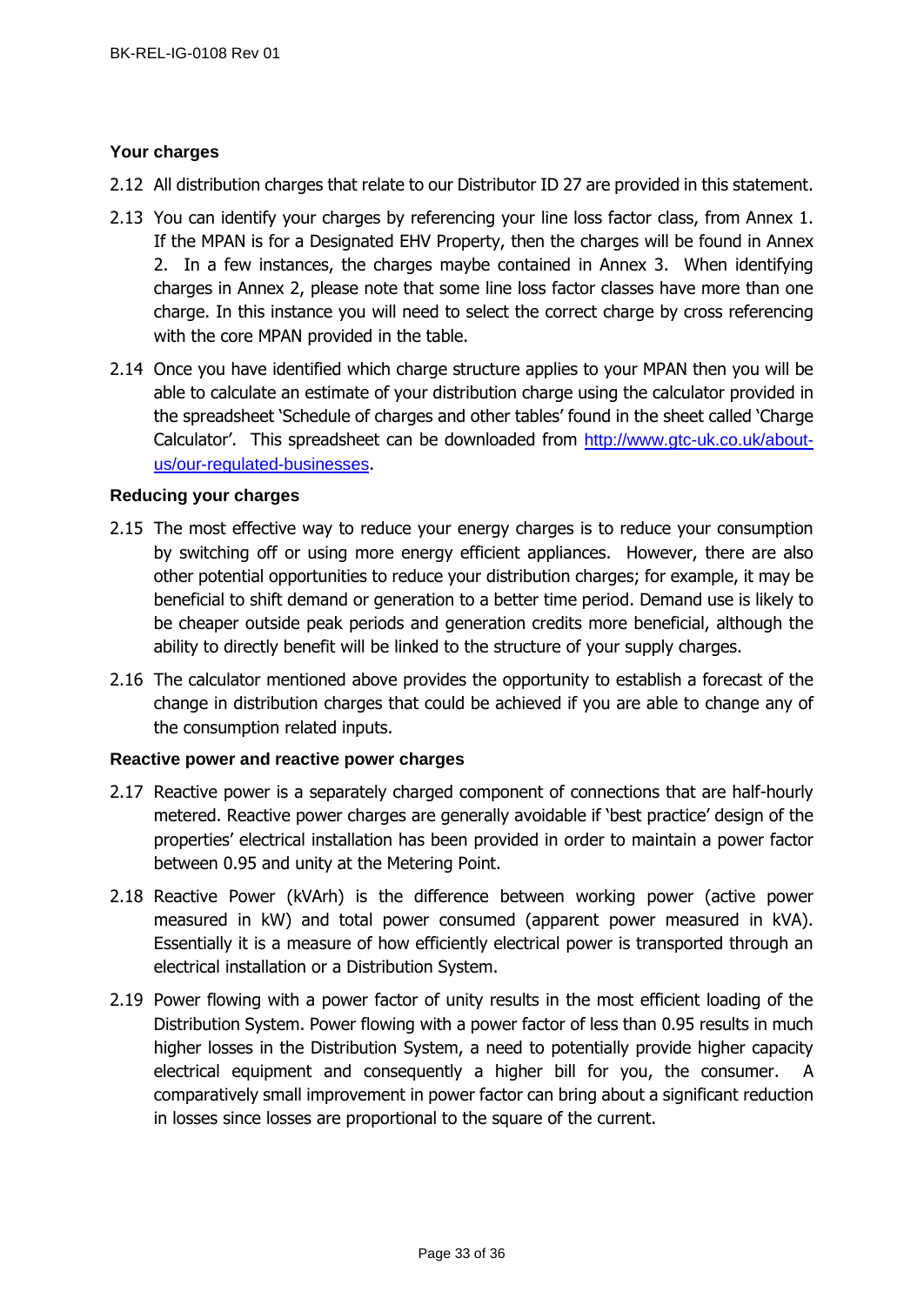- 2.20 Different types of electrical equipment require some 'reactive power' in addition to 'active power' in order to work effectively. Electric motors, transformers and fluorescent lighting, for example, may produce poor power factors due to the nature of their inductive load. However, if good design practice is applied then the poor power factor of appliances can be corrected as near as possible to source. Alternatively, poor power factor can be corrected centrally near to the meter.
- 2.21 There are many advantages that can be achieved by correcting poor power factor. These include: reduced energy bills through lower reactive charges, lower capacity charges and reduced power consumption and reduced voltage drop in long cable runs.

### <span id="page-33-0"></span>**Site-specific EHV charges**

2.22 ENC does not have any EHV sites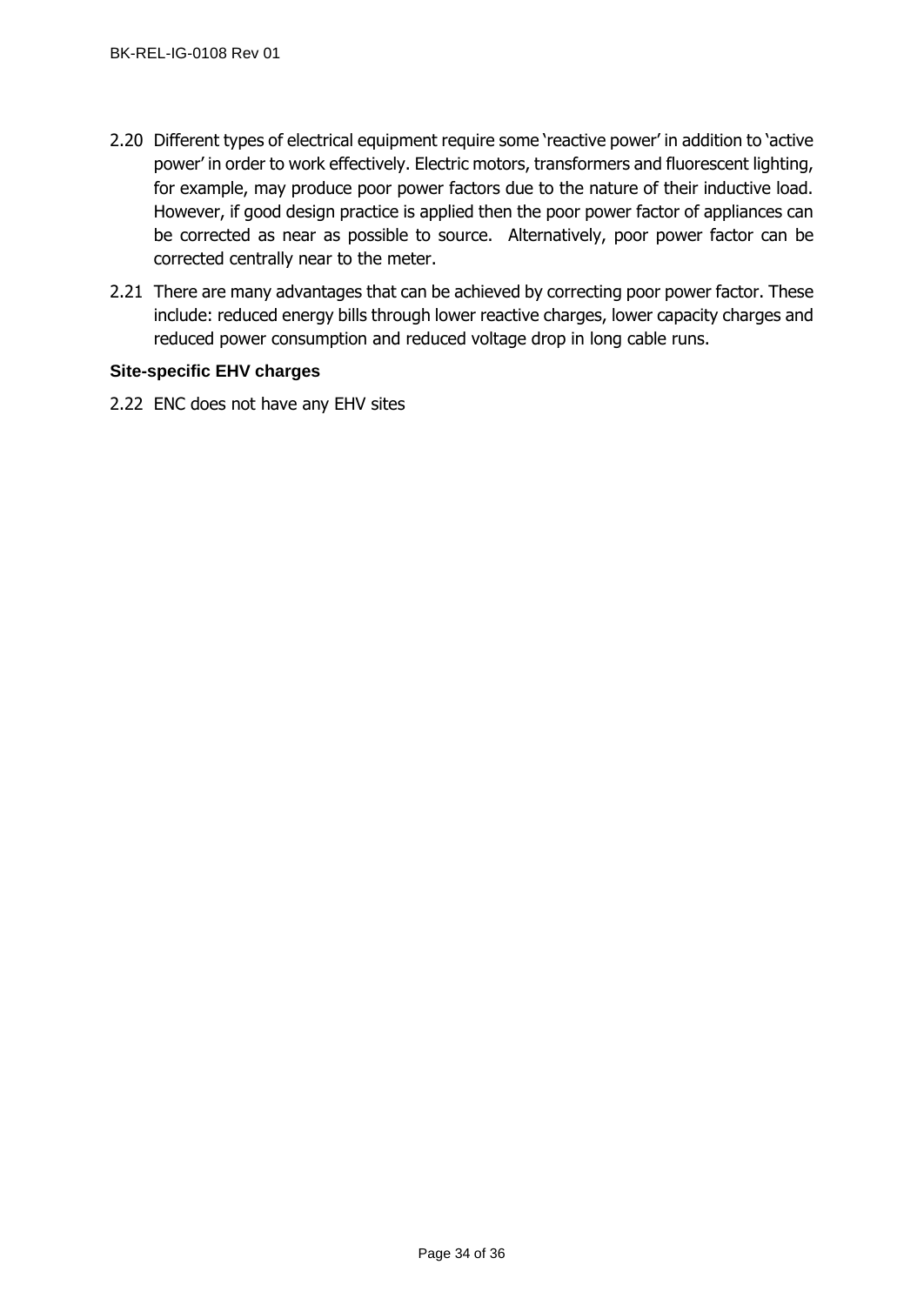## **Appendix 3 – Non-Final Demand Site Certificate**

A certificate set out in the form of the example shown below should be submitted to confirm that a site qualifies as a Non-Final Demand Site.

| <b>Non-Final Demand Site Certificate of Compliance</b>                                                                                                                                                                                                                                                                                                                                                                                                                                                                                                                                |  |
|---------------------------------------------------------------------------------------------------------------------------------------------------------------------------------------------------------------------------------------------------------------------------------------------------------------------------------------------------------------------------------------------------------------------------------------------------------------------------------------------------------------------------------------------------------------------------------------|--|
| This is to certify that the Metering System listed below qualifies as compliant with the<br>criteria of a Non-Final Demand Site, for the purposes of Use of System charges, and<br>that:                                                                                                                                                                                                                                                                                                                                                                                              |  |
| The property is a Single Site at which either or both Electricity Storage and/or Electricity<br>Generation occurs (whether the facility (ies) at the site are operating or being<br>commissioned, repaired or decommissioned), and that:                                                                                                                                                                                                                                                                                                                                              |  |
| a) has an export MPAN and an import MPAN with associated metering equipment<br>which only measures export from Electricity Storage and/or Electricity<br>Generation and import for or directly relating to Electricity Storage and/or<br>Electricity Generation (and not export from another source and/or import for<br>another activity); and<br>if registered in an MPAS Registration System, is subject to certification from<br>i)<br>a Supplier Party that the site meets the criteria in paragraph (a) above, which<br>certificate has been provided to the DNO/IDNO Party; or |  |

ii) if registered in CMRS, is subject to certification from the Customer (or its CVA Registrant) that the site meets the criteria in paragraph (a) above, which certificate has been provided to the DNO/IDNO Party.

For the purposes of this declaration, the term Non-Final Demand Site has the meaning given to it in the DCUSA.

Metering System Site Address:

Qualifying Import MPAN/MSID(s) Qualifying Export MPAN/MSID(s)

I declare that I understand the qualification requirements and certify that the above Metering System meets the criteria of a Non-Final Demand Site.

Authorised signatory:

Name and designation:

On behalf of company:

Date: